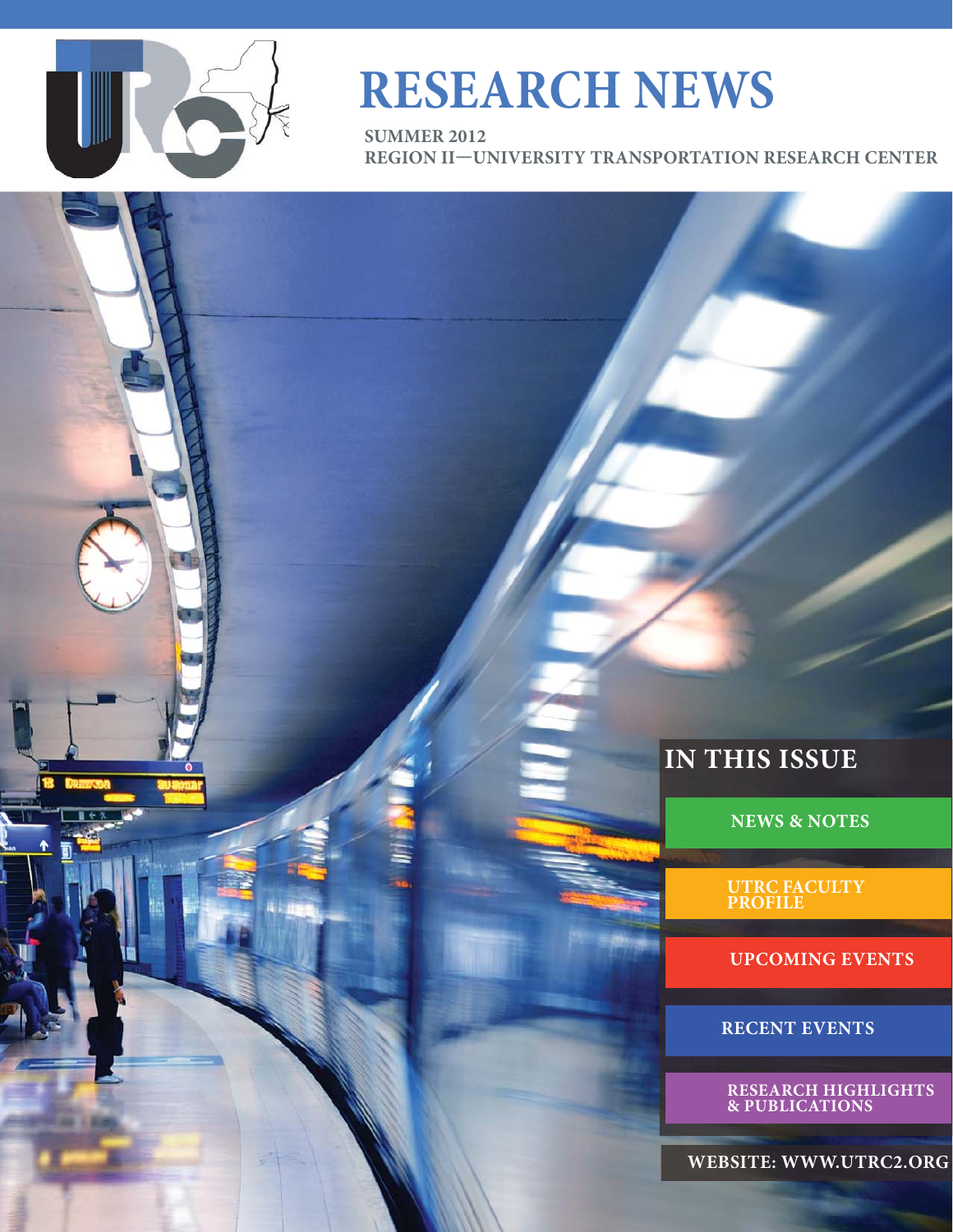# **SEPTEMBER 11TH 2011-12 INTERNS PRESENT AT THE NYMTC BROWN BAG PROGRAM**

n September 19, 2012, the three NYMTC/UTRC September 11th Memorial Program Academic Initiative participants from this past year discussed their research in final presentations at a NYMTC Brown Bag lunch program. The three speakers were former UTRC students Cyrus Naheedy, Shuai Ren, and Maxwell Sokol.

CYRUS NAHEEDY interned at the Port Authority of New York and New Jersey in the Office of Planning and Regional Development. Under the supervision of Nichola Angel, Sr. Transportation Planner/Modeler, his work assisted the LaGuardia Airport Access Alternatives Analysis that was co-sponsored by several transportation agencies in the Region. Cyrus's research contributed to the modeling effort for ground access and mode choice to help gain a clearer picture of ridership analysis and travel times. His work also included expansion and development of the consultant's modeling data of LaGuardia Airport to apply the analysis to the other Port Authority Airports - Newark Liberty, John F. Kennedy, and Stewart.

Cyrus graduated in May 2012 from Polytechnic Institute of New York University with a master's of science degree in transportation planning and engineering and recently started working at Sam Schwartz Engineering as a transportation engineer.

SHUAI REN presented the results of her research with the New York City Department of Transportation's Traffic and Planning Division on a pilot curbside space program known as the Pop-up Café project. Shuai's NYCDOT supervisor was Ed Janoff, Public Spaces Operations Manager. Her Pop-up Café work led to an evaluation report, which will ultimately be distributed by NYCDOT staff to community boards for further reference regarding a permanent program to be launched in the spring of 2013.

Shuai is currently employed by the World Bank's Bejing office as a consultant in the Urban Transport Group and will focus on introducing global best practices of non- motorized transport and transit oriented development to Chinese cities. She graduated from NYU's Wagner School of Public Service in May 2012 with a master's of urban planning degree.

MAXWELL SOKOL presented his research, which was undertaken at NYMTC's office under the direction of Jan Khan, Manager, Regional Planning. Max's work focused on developing a guidebook for NYMTC that provides step-by-step instructions for conducting the infrastructure needs assessment of



the Regional Transportation Plan (RTP). This process involved collaboration with the NYMTC members. The primary objectives of the project were to enhance the NYMTC data collection process for and to assist with the development of the financial analysis for the 2015-2040 RTP. His presentation highlighted his efforts, which included the development of an inventory of transportation system components under the member agencies' jurisdiction; discussion of member agencies' methodologies for forecasting the needs for transit, pavement, bridges, and non-motorized transportation infrastructure; and the collection of cost estimates and documentation of assumptions from member agencies for the needs forecast of the 2015-2040 RTP.

Max graduated with a master's of science in urban planning degree in May 2012 from the Graduate School of Architecture, Planning and Preservation at Columbia University. He is now working at Parsons Brinckerhoff (PB) as a planner in their New York City office.

To review the final presentations, please visit the website at: http://www.utrc2.org/education/september-11th-memorialprogram.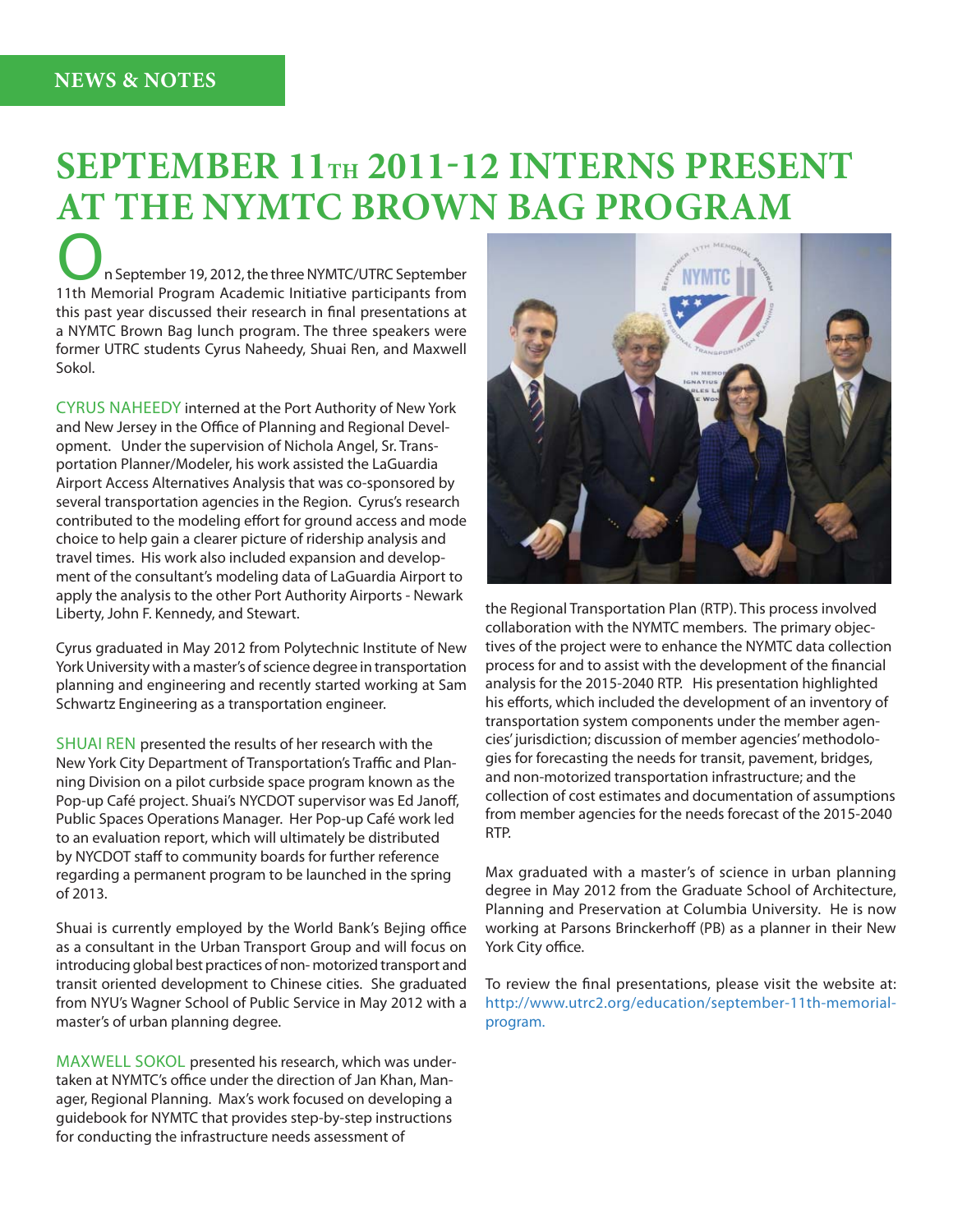# **2012 AITE SCHOLARSHIP RECIPIENTS**

TRC proudly announces the 2012 recipients of its distinguished scholarship program series . Advanced Institute of Transportation Education (AITE)'s purpose is to increase the knowledge and capabilities of transportation professional through education in transportation and related fields. A major part of the AITE program is providing scholarships to young people, both those that are just starting their careers and those who are already working in the transportation field who want to increase their knowledge and skills. The Graduate Scholarship Program is a major part of the AITE Program. The 2012 Scholarship Awardees are:

| <b>Recipients from Universities</b> |                              |                          |
|-------------------------------------|------------------------------|--------------------------|
| <b>Recipients</b>                   | <b>School</b>                | Academic Adviser         |
| Jacqueline Burton                   | New York University          | Dr. Zhan Guo             |
| Sean Michael Coffey                 | <b>Rowan University</b>      | Dr. Yusuf Mehta          |
| Jonathan Daniel Eagelton            | <b>Rutgers University</b>    | Dr. Hani Nassif          |
| Scott Fishberg                      | <b>Rutgers University</b>    | Dr. Michael Lahr         |
| Joshua Mark Herman                  | Polytechnic Institute of NYU | Dr. Elena Prassas        |
| <b>Heather Anne Martin</b>          | <b>Rutgers University</b>    | Dr. Robert Noland        |
| Samuel L. Piper                     | University at Albany         | Dr. Catherine Lawson     |
| Thai Minh Truong                    | University at Buffalo        | Dr. Qian Wang            |
| Nathan Jeffrey Wojcik               | University at Albany         | Dr. Catherine Lawson     |
| <b>Recipients from Agencies</b>     |                              |                          |
| Ellen Caesar-Quaye                  | Poly                         | Dr. Elena Prassas/NYSDOT |
| Ratan Md. Huda                      | <b>Buffalo</b>               | Dr. George Lee/NYSDOT    |
| Dawn Stewart-Riles                  | Poly                         | Dr. Elena Prassas/NYCT   |

# **NYMTC/UTRC SEPTEMBER 11TH MEMORIAL PROGRAM CONTINUES**

our students have recently been selected to be 2012-13 participants in the NYMTC/UTRC September 11th Memorial Program Academic Initiative, a program which began in 2005 to honor three NYMTC staff members who died in the attack on the World Trade Center on September 11, 2001: Ignatious Adanga, Charles Lesperance and See Wong Shum. These students include Adam Davidson from the College of Staten Island (CSI), Stanislav Parfenov of Polytechnic Institute of New York University (Polytechnic/NYU), Jeremy Safran of NYU, and Simin You of the Graduate Center, City University of New York (CUNY).

at CSI in Earth and Environmental Sciences, will perform his internship at the New York Metropolitan Transportation Council under the direction of NYMTC Sustainability Manager Larry McAuliffe. Adam's topic will be Greenhouse Gas (GHG) Emission Reduction Implementation Planning , which will involve development of selected regional transportation strategies for reducing GHG emissions, including evaluation of potential strategies for implementation by NYMTC member agencies and development of white papers that discuss the relative merits of the strategies, including amount of potential reduction, practical steps to implement the strategy, the cost of the strategy, and inclusion of case study information.

STANISLAV PARFENOV, a master's of science candidate in civil engineering at Polytechnic/

NYU, will work in the New York City Department of Transportation (NYCDOT) Division of Traffic and Planning. His NYCDOT supervisor is Mike Marsico. The work will focus on effects of street closures on New York City's street network through the development of dynamic and static simulation models, which will be based on datasets of newly created NYCDOT's Traffic Information Management System supplemented by taxi GPS data from the NYC Traffic and Limousine Commission.

JEREMY SAFRAN, a master's of urban planning candidate at NYU will also intern at NYCDOT with the Transit Development Group within the Division of Traffic and Planning. His internship will assess bus lanes in New York City, including the assembly of data on a wide variety of bus lane features such as signage, design, color, regulation,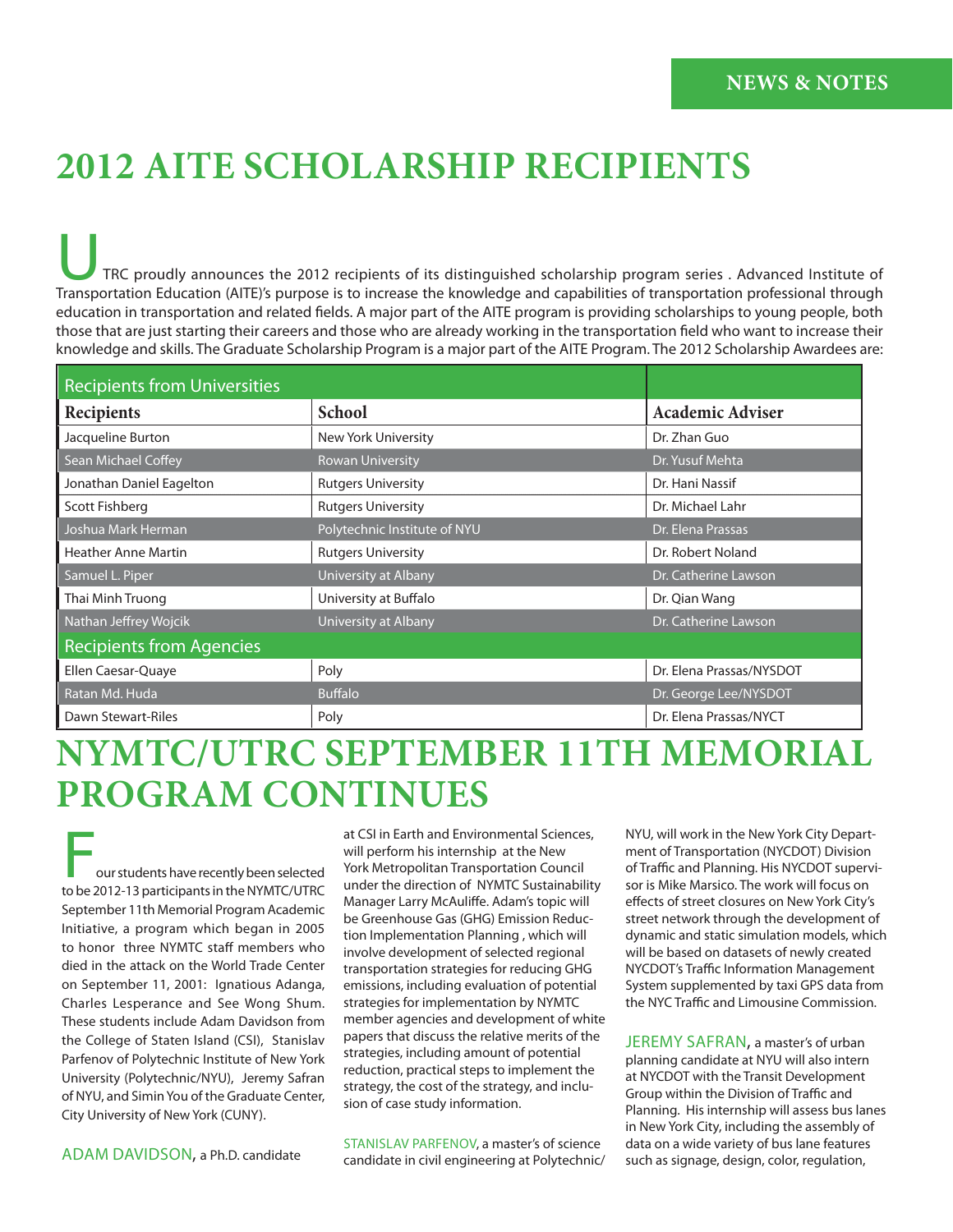#### **NEWS & NOTES**

and enforcement and on bus performance. The research will result in a best practices document that describes and interprets the findings. The goal of this effort is to assist DOT in implementing bus lane infrastructure that maximizes performance for both Select Bus Service and regular transit buses. Jeremy's supervisor at NYCDOT is Eric Beaton.

 $SIMIN YOU$ , a Ph.D candidate in computer science at the Graduate Center, CUNY will be interning with the NYCDOT Office of Research, Implementation, and Safety under the direction of Matthew Roe. Simin's internship will focus on developing data management and analysis tools and consists of two major components: improving the existing Safety Data Viewer, and providing other management and analysis tools for transportation research and planning needs. Simin will also work closely with transportation professionals and get in touch with real world transportation data management and analysis problems. By applying state-of-the-art GIS and database management techniques, the research should result in efficient solutions to transportation problems, helping support the core missions of NYCDOT.

## **NEW STAFF AT UTRC**



Tierra Fisher Office Assistant

Tierra Fisher has joined UTRC as an Office Assistant . She is no stranger to this position however, as for 4 years she worked as an Office Assistant at Virginia Union University while a student there.

A native of Brooklyn, New York, Tierra graduated cum laude from that University in 2007 with a degree in Speech and Drama and hopes to obtain her Master's Degree in Speech-Language Pathology one day. Nevertheless, Tierra thoroughly enjoys working for the University Transportation Research Center and its staff and hopes to have a wonderfully bright future here.



Sabiheh Faghih Ph.D. Candidate, CCNY

Ms. Sabiheh Faghih has received her M.S. in Transportation Engineering on January 2012 from Sharif University of Technology, and has been admitted to our Ph.D. program through an extremely competitive selection process. Ms. Faghih's record in transportation modeling and analysis has been outstanding. Advanced and cutting-edge research in these areas is urgently needed to advance our knowledge on modeling traffic, network analysis, and travel behavior to better manage our transportation systems. At CCNY, Ms. Faghih will be working on the development of advanced traffic model and simulation for the NY Metropolitan Region. She has strong academic background and has excellent abilities to carry out this research. This research will be supported through grants from the USDOT, NYSDOT, and NYMTC.



Dan Wan Ph.D. Candidate, CCNY

Dan Wan is a PhD candidate in the Civil Engineering Department at the City College of New York. She received her M.S. and B.S. in Transportation Engineering from Huazhong University of Science and Technology (HUST) in March, 2012 and July, 2009 respectively. Her undergraduate and postgraduate studies have prepared her with knowledge in Traffic Impact Analysis, Transportation Planning, Intelligent Transportation Systems and Urban Study.

Dan Wan participated in several transportation projects which greatly improved the traffic efficiency and safety of those involved cities of China. Her intended research areas in UTRC would be related to public transportation and traffic system.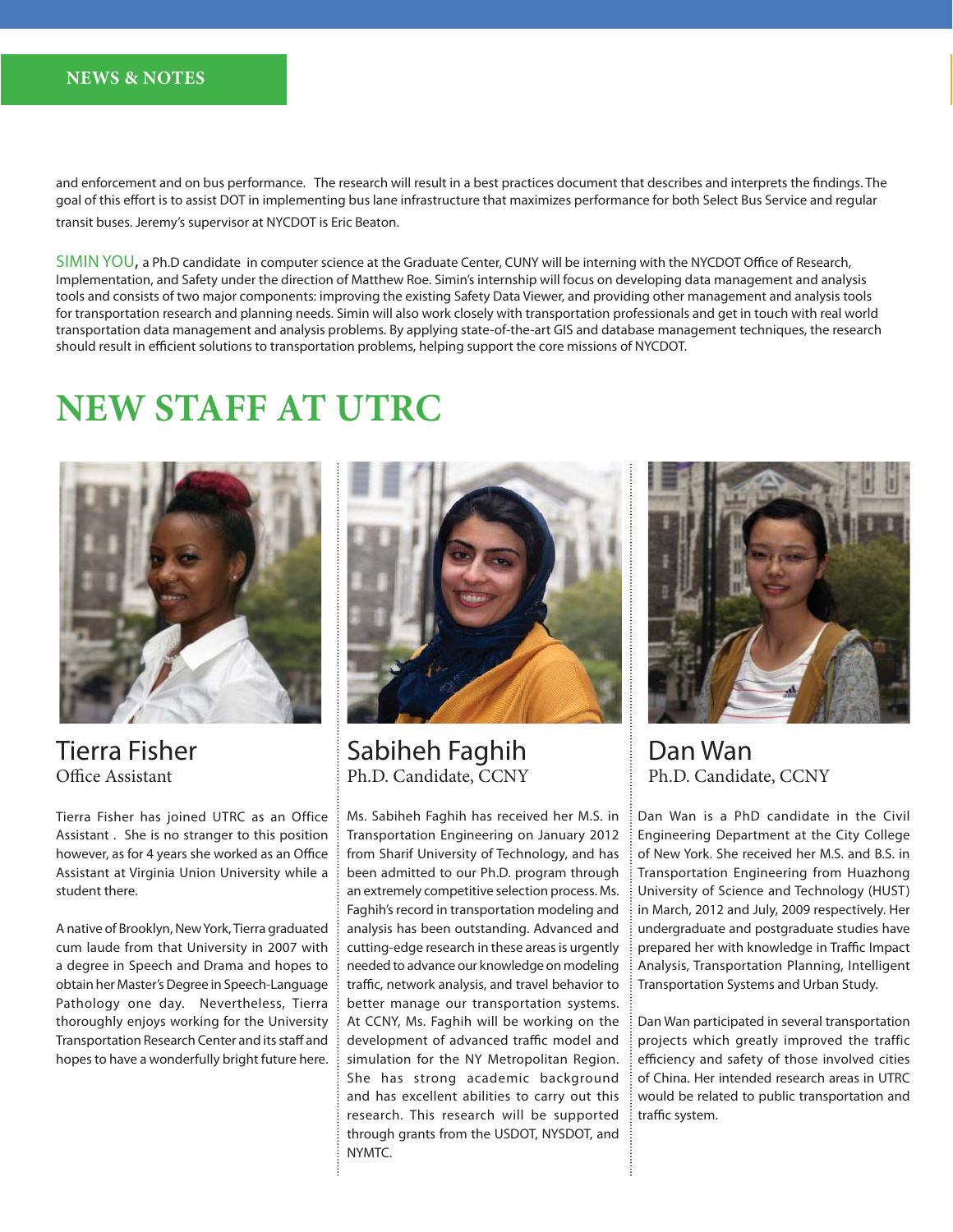**UTRC FACULTY PROFILE**

# **DR. ALISON CONWAY** *ASSISTAN PROFESSOR OF CIVIL ENGINEERING, CCNY*

*ASSOCIATE DIRECTOR FOR NEW INITIATIVES, UTRC*



lison Conway is an Assistant Professor of Civil Engineering at the City College of New York and the Associate Director for New Initiatives at UTRC. Previous to this position, she was a graduate research assistant at the University of Texas at Austin. At CCNY, Dr. Conway teaches courses in transportation engineering and planning, and her primary areas of research focus include commercial freight policy and logistics, sustainable freight transportation, and multi-modal interactions in an urban environment. Currently, her work is supported by the US Department of Transportation (through UTRC and the Center for Transportation and Livable Systems at the University of Connecticut), and by the New York State Energy Research Development Authority (NYSERDA) and New York State Department of Transportation (NYSDOT). Dr. Conway also works with the Material Exchange Development Program (MEDP) of the NYC Department of Sanitation's Bureau of Waste Prevention, Reuse and Recycling (BWPRR) to address transportation and logistics challenges in New York City's Material Reuse Sector. MEDP is housed in the Civil Engineering Department at City College and directed by Professor Vasil Diyamandoglu.

In addition to teaching and research, Dr. Conway serves as the CCNY Campus Program Manager for the Dwight D. Eisenhower Transportation Fellowship Program. Over the last two years, the program, which is administered by the Federal Highway Administration, has supported seven CCNY undergraduate students to work on research projects and attend the TRB Annual meeting, providing a total of \$41,000 in support. In 2011, she was appointed as the Freight Systems Group Representative to the TRB Young Members Council, and she currently chairs the Freight and Marine Young Members Council subcommittee. Additionally, Dr.Conway serves as the Secretary of TRB's Freight Data Committee and the Technical Reviews Chair for TRB's Truck Size and Weight Committee, and she is a member of the Women's Transportation Seminar (WTS), the American Society of Civil Engineers (ASCE), and the Institute of Transportation Engineers (ITE).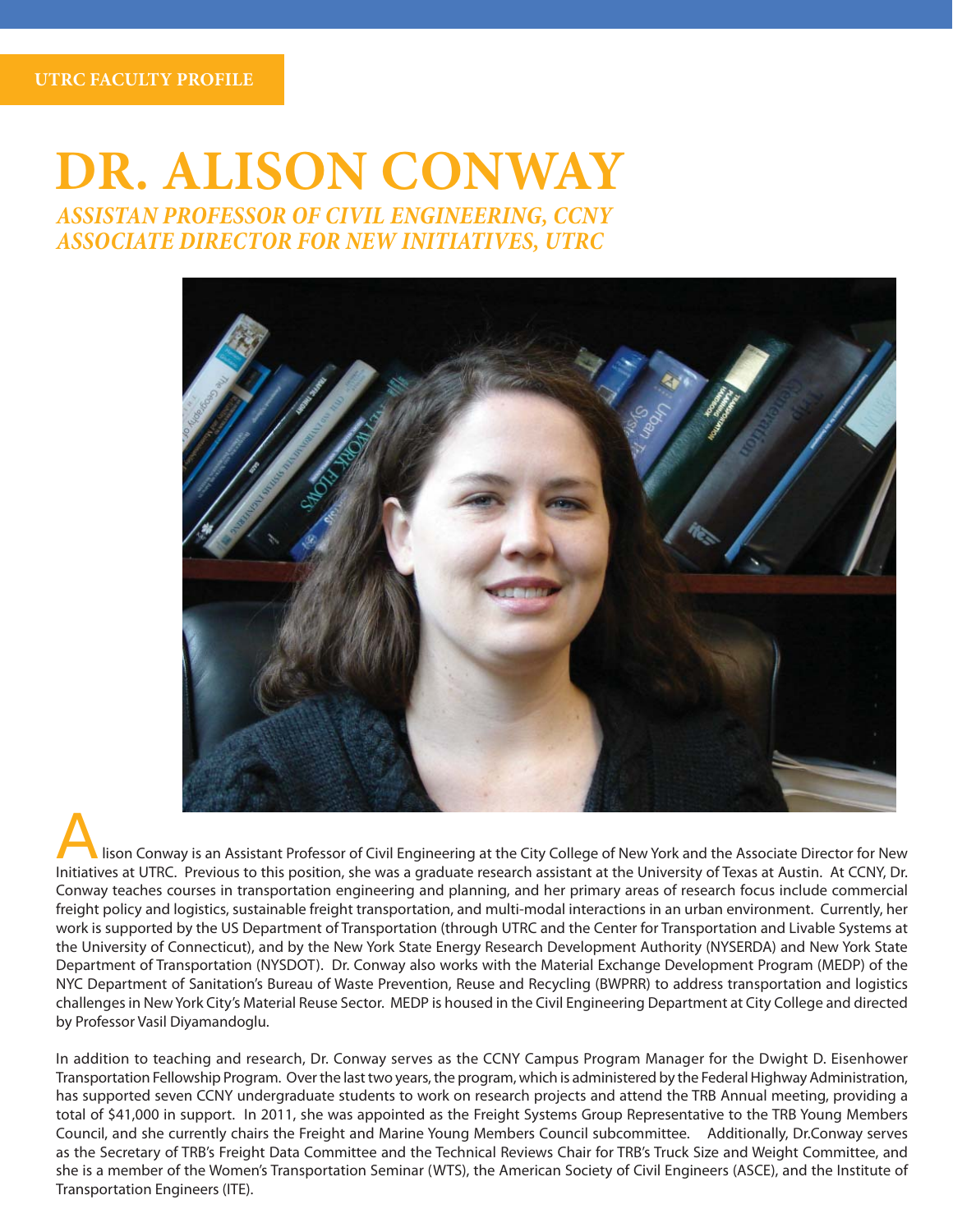#### **INTELLIGENT TRANSPORT SYSTEMS (ITS) IN HONG KONG: RECENT DEVELOP-MENT AND FUTURE APPLICATIONS** *AUGUST 6, 2012, NEW YORK UNIVERSITY*

r. William Lam, a Chair Professor of Civil and Transportation Engineering and Associate Head of the Department of Civil and Structural Engineering at the Hong Kong Polytechnic University, delivered a presentation on the Hong Kong ITS Systems at the NYU on August 6th, 2012. Dr. Lam pointed out that various data collection methods and advanced techniques have been developed in the past decade for estimation of real-time traffic information in freeway and/or expressway corridors. New systems have recently been developed for estimation of realtime travel times on major roads in congested urban areas of Hong Kong. The seminar has give an overview of recent development of intelligent transport systems (ITS) in Hong Kong together with future potential applications. It covered various ITS development in Hong Kong including their applications and validation results. Future research on this important topic was also be discussed together with the related research works that have recently been carried out in the Hong Kong Polytechnic University.



To access Dr. Lam's presentation, please visit our website at: http://www.utrc2.org/events/intelligent-transport-systems-HK

#### **SMT 2012 CONFERENCE: NDT/NDE FOR HIGHWAYS AND BRIDGES: STRUCTURAL MATERIALS TECHNOLOGY (SMT)**  *OCTOBER 18, 2012, MERCER CONFERENCE CENTER, NEW JERSEY*



**Structural Materials** Technology (SMT) 2012

TRC and NYSDOT, among others, co-sponsored "SMT 2012 Conference: NDT/ NDE for Highways and Bridges: Structural Materials Technology" and invite abstracts for presentation at the conference. This conference was held in the New York LaGuardia Airport Marriott near New York City, NY on August 21-24, 2012. The goal of this conference was to promote the exchange of information between national and international researchers, practitioners and infrastructure owners on the application of Nondestructive Evaluation (NDE) and Nondestructive Testing (NDT) technologies for the condition assessment of highway infrastructure. Contributions focused on field applications, case studies, technology implementation, applied research, and practical experience are invited. Through technical presentations and exhibits, infrastructure owners, transportation officials, researchers, consultants, and contractors was exposed to the state-of-the-practice in nondestructive evaluation (NDE) methods. In addition, participants had the opportunities to discuss urgent problems faced by civil infrastructure owners and the potential solutions utilizing available emerging NDE technologies.

If you need further information, please contact Dr. Sreenivas Alampalli at salampalli@dot. state.ny.us.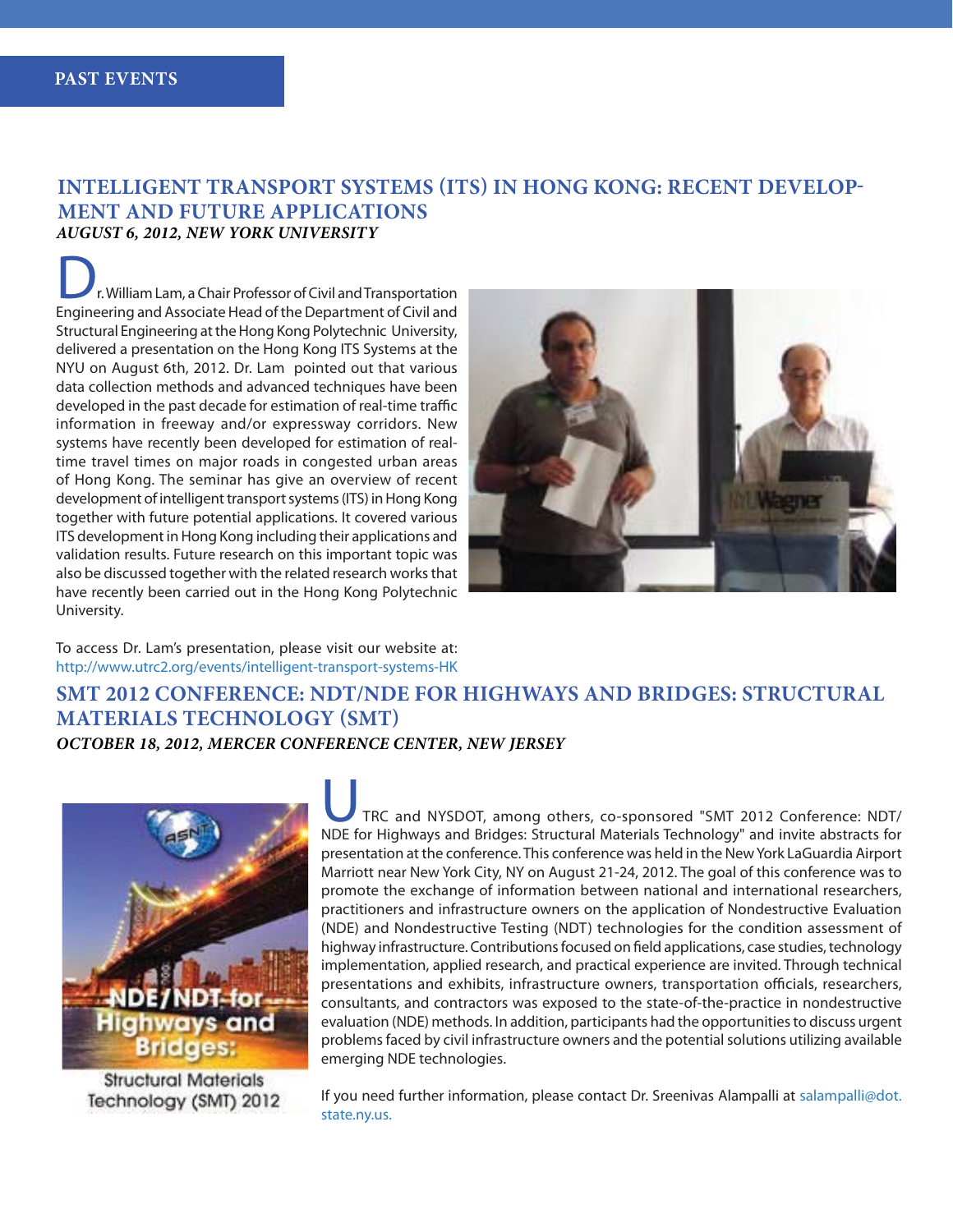### **HELP PLAN THE REGION'S TRANSPORTATION FUTURE!** *JOIN NYMTC AT UPCOMING OPEN HOUSES - SEP 12- OCT 17, 2012*

TRC and the NYC Department of City Planning are co-ordinating with NYMTC staff to hold the open-houses to continue the public involvement process for the development of the 2040 Regional Transportation Plan (RTP). These open-houses will be held in each of the counties and boroughs in the NYMTC region. The information gathered at these open-houses will be used in conjunction with feedback received from the other outreach efforts to help shape the 2040 RTP. The public is invited and encouraged to attend and participate in the open-houses.

In additon, UTRC has also initiated a web-based outreach for NYMTC for optimal public outreach through the Regional Planning website and a virtual townhall meeting website "MindMixer" which allows people to input their ideas on the transportation issues within NYMTC region. The user friendly website allows people to share an already submitted idea on different social media platforms.

For more details on the upcoming open houses, please visit: http://nymtc-rtp.org/open-houses/

At Westchester - September 12, 2012

At Rockland, September 13, 2012

### **SHARE YOUR IDEAS FOR NYMTC 2040 RTP**

Visit our online forum to share your ideas that will help improve transportation.

ideas.NYMTC-RTP.org

At Putnam, September 19, 2012

At Manhattan, September 24. 2012

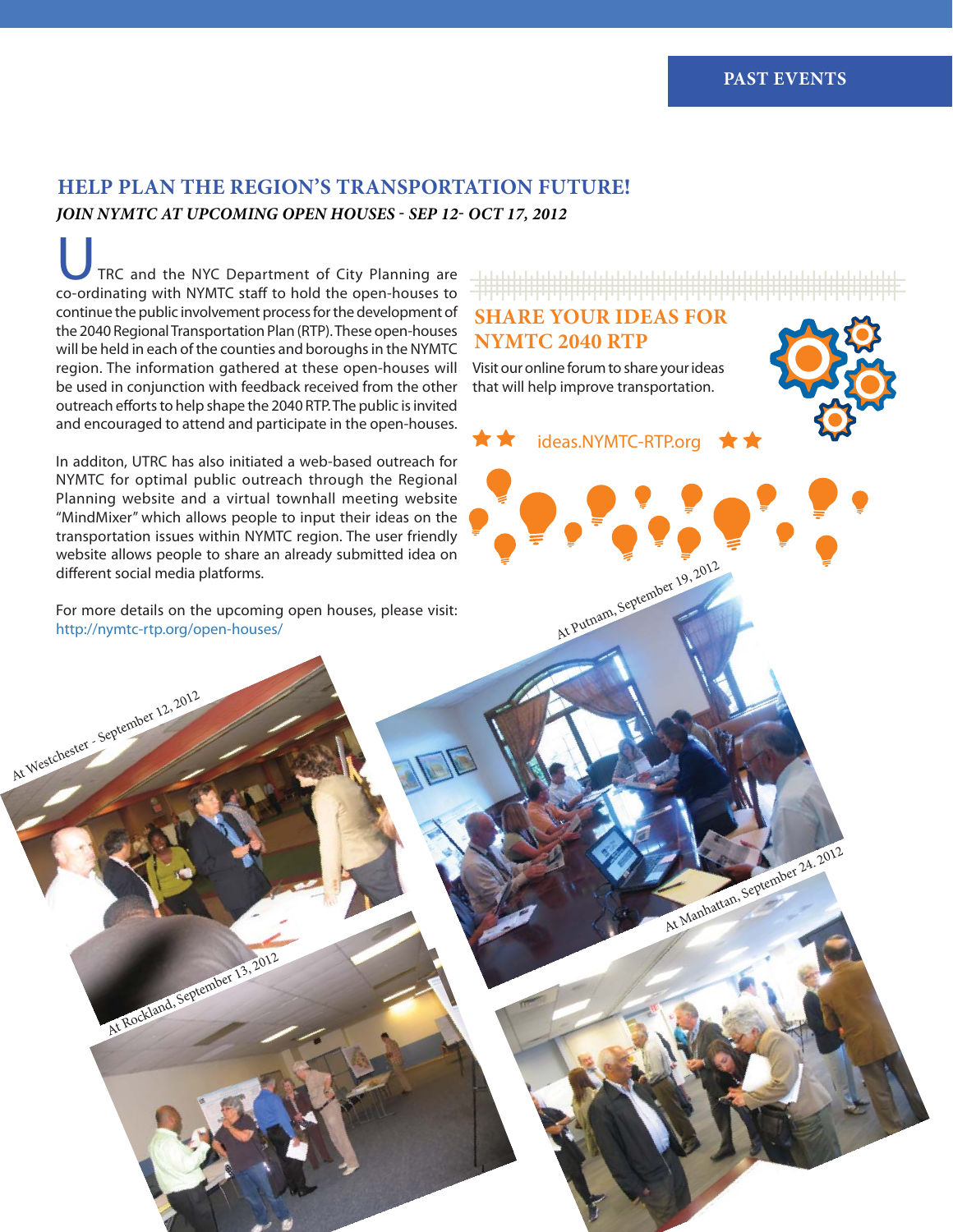### **2040 REGIONAL TRANSPORTATION PLAN OPEN-HOUSES ANNOUNCED** *SEP 12 - OCT 17, 2012, NYMTC REGION*

Join us at upcoming Open Houses Share your ideas and constents on the 2040 Regional framportation Plan In The will be fel. 35 year blogster for really could increase also proteges and investment in the WWE topics, which includes the for beneater of firm fully City. On lower Hydran Killey counties of<br>Notices, Barbband and Mentchester, and Notices and NoROR countries on Long Island

| isin as af an<br>Iyan Nuwar Iv                                                       | wer income. At the<br>c book & Chart and Grant                                                                        |                                                                                                                         |  |
|--------------------------------------------------------------------------------------|-----------------------------------------------------------------------------------------------------------------------|-------------------------------------------------------------------------------------------------------------------------|--|
|                                                                                      | <b>CONTRACTOR</b> AND INCOME.<br>perchaster thanks Carlos<br>9 Januar Brench, Minn, Florid                            | between 15 KB coll - 450 p.m.<br><b>Woods living Bull</b><br>We line! Limmuity than 1964.                               |  |
| <b>CONTRACTOR</b>                                                                    | <b>Tokical Lisarro</b><br>Material 14-3-20 pm - ANTI pm<br>within Feb.<br>Million Terror                              | <b>Building</b><br>Service 26-4-8 u.m., A.M. a.<br>what's likes-<br>55 Bott Load, That fine, \$6                        |  |
| <b>DE JE JEST DE TERE</b><br><b><i>PERSONAL BRANCH</i></b><br><b>MOVED IN COLUMN</b> | that I ATE a to - Efficers<br><b>And Up URnot later</b><br>to Mahy Soli (take Shinka)                                 | 2010/07/12 12:30 p.m.<br>paint Mood Public (Ro-<br>10 Lees Bureet for laters                                            |  |
| atar De Ingland<br>Lithag an Anna<br>----<br><b>Mills American</b>                   | <b>NAME AND ADDRESS</b><br>tops 6.20 p.p. 60 p.p.<br>are more basical Passions 100<br>1 Arizonal salary. Buice travel | <b>White Issues</b><br>Mole II Alfan - Ellipto<br>4 Lat. Section-Bubby, Motiv Road<br>17-Mineral Mexico of The Thousand |  |
| 1 DOI BONDO                                                                          | <b>MM 12, 615 p.m. 3270 p.m.</b><br>ar Bend (Brasiler) of the Bits.<br><b>THE Grand Convenier, Bride</b>              | <b>Book Cards</b><br>point 11.4 Mark - \$1510 to<br>to impliate Survey<br>TOTAL ALL ALLA LETTER MAIN                    |  |
| <b>Conservation In Ad</b>                                                            | <sup>4</sup> The still assumed on an illinoid in Legis-<br>Twenty of terminia is send for \$75.4 to the count         |                                                                                                                         |  |

**N**<br> **WATC** will be holding open-houses to continue the public involvement process for the development of the 2040 Regional Transportation Plan (RTP). These openhouses will be held in each of the counties and boroughs in the NYMTC region. The information gathered at these open-houses will be used in conjunction with feedback received from

19g; Vilen next: Ap a g and least score about The Plan at once 979/11 377-urg

the other outreach efforts to help shape the 2040 RTP.

The public is invited and encouraged to attend and participate in the open-houses.

#### **NY-NJ-CT METROPOLITAN AREA PLANNING FORUM**  *OCTOBER 4, 2012 -10AM – 1PM. NYMTC, NY*

NYMTC and the adjacent MPOs in New Jersey and Connecticut will hold a public Metropolitan Area Planning Forum to advance the coordination of regional planning in accordance with the provisions of the Planning Coordination Memorandum of Understanding adopted in 2008 by NYMTC, the North Jersey Transportation Planning Authority, South Western Region Planning Organization, Housatonic Valley Council of Elected Officials and Greater Bridgeport/Valley Metropolitan Planning Organization.

The meeting will include presentations on Regional Coordination of Planning for Sustainable Development; Port Authority of New York & New Jersey Goods Movement Plan; and Inter-Regional Rail Planning, and may be attended in person or as a webinar. The agenda and webinar registration are available on www.NYMTC.org in the Calendar of Events.

To RSVP call 212.383.7200 or email Lisa Daglian at lisa.daglian@ dot.ny.gov.

#### **THE 14TH ANNUAL NJDOT RESEARCH SHOWCASE**

*OCTOBER 18, 2012, MERCER CONFERENCE CENTER, NEW JERSEY*

he 14th Annual NJDOT Research Showcase will be held on October 18th, 2012 at the Conference Center at Mercer. The NJDOT showcase is an opportunity for NJDOT customers to experience the broad scope of ongoing research initiatives, technology transfer activities, and academic research being conducted by university research partners and their associates.

Research is highlighted in presentations, poster sessions, and displays. Continental breakfast and lunch are included in the program.

To Register for the 14th Annual NJDOT Research Showcase.

### **LIVABLE CITIES OF THE FUTURE A SYMPOSIUM HONORING THE LEGA-CY OF GEORGE BUGLIARELLO**

*OCTOBER 26, 2012, POLTYTECHNIC INSTITUTE, NY*

**U**TRC co-sponsors the Livable Cities of the Future/A SYMPOSIUM HONORING THE LEGACY OF GEORGE BUGLIARELLO, on Friday, October 26, 2012, from 8 a.m. to 5 p.m. at Polytechnic Institute of New York University, Pfizer Auditorium, 5 at MetroTech Center, Brooklyn, New York 11201.

Registration is free.

The Symposium will feature thought leaders in a vital conversation to address the fundamental needs and emerging challenges in large cities, including water, energy, transportation, sustainability, information technology and the environment. Robert Steel, New York City Deputy Mayor for Economic Development, will open the Symposium sessions at which participants will hear from a remarkable list of speakers.

 Please join in this global metropolitan forum for open discussion at which the experiences of private and public service operators, infrastructure agenwcies, elected officials, the academic community and other stakeholders in the critical urban sectors will be shared.

To register or obtain more information, visit www.poly.edu/bugliarellosymposium.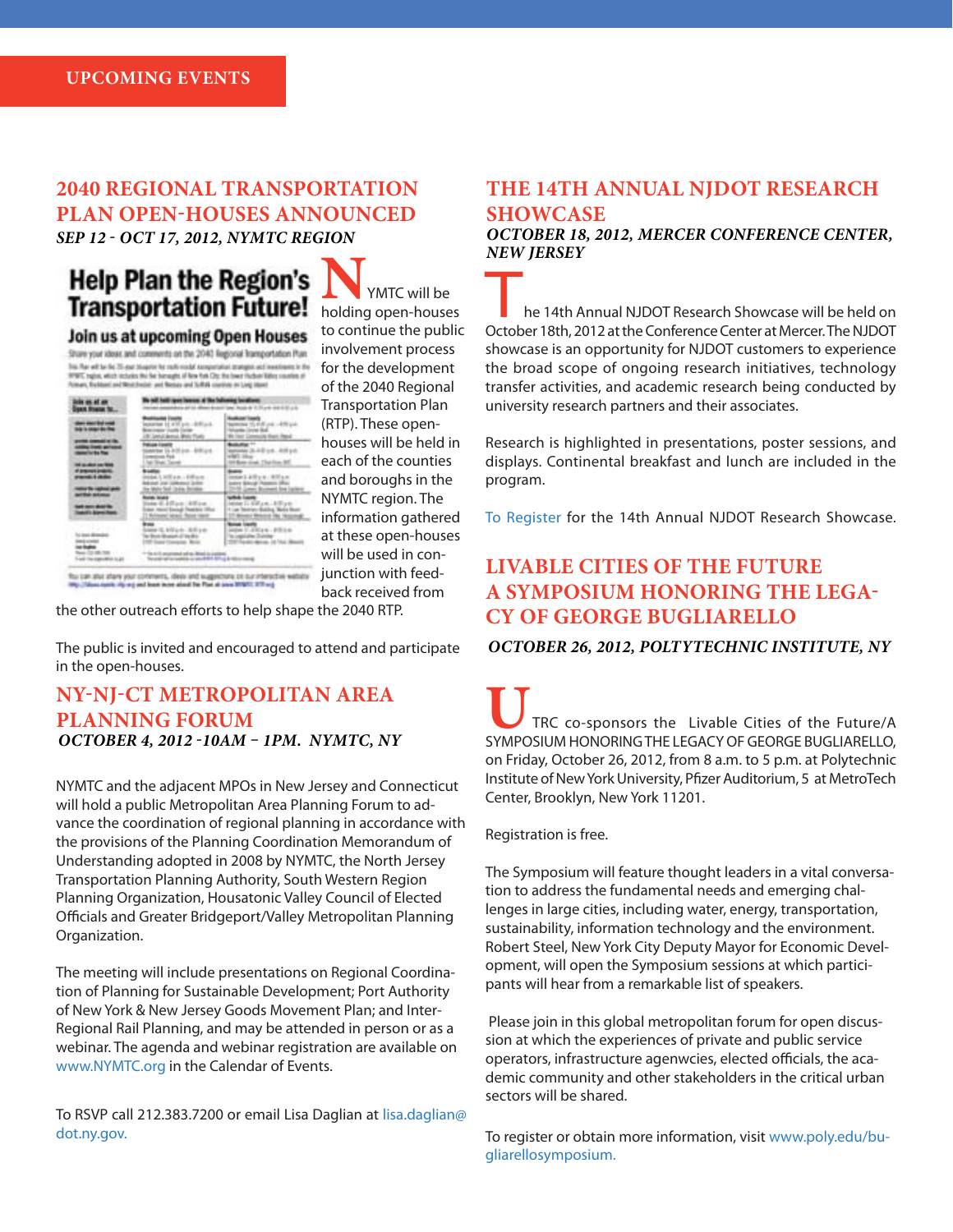### **BOOK TALK - TRANSPORT, THE ENVI-RONMENT AND SECURITY - MAKING THE CONNECTION**

*OCTOBER 29, 2012, NEW YORK UNIVERSITY*

#### $DB$ **Rae Zimmerman TRANSPORT, THE ENVIRONMENT AND SECURITY** Making the Connection



**U**niversity Transportation Research Center will host a Book Talk with Dr. Zimmerman for her new book on "transport, the Environment and Security – Making the Connection"

Rae Zimmerman is a Professor of Planning and Public Administration, Director of the Urban Planning Program and the Director of the Institute for Civil Infrastructure Systems (ICIS) at NYU-Wagner. In her presentation, she will provide a brief synopsis of the book.

The book is aimed at academics, students, and practitioners across a wide range of fields including: transport planning and policy, environmental economics, environmental management, urban planning, public policy, and terrorism and security. Case studies of severe and potential impacts of natural hazards, accidents, and security breaches on transportation are presented. These cases support the analyses of the forces on transportation, land use and patterns of population change that connect, disconnect and reconnect people from their environment and security.

To register for this book talk, please visit the UTRC website at: http://www.utrc2.org/events/book-talk/transport-environmentand-security

Please Look for More Events at

www.utc2.org

### **2012 UTC SPOTLIGHT CONFERENCE ON SUSTAINABLE ENERGY AND TRANS-PORTATION: STRATEGIES, RESEARCH, AND DATA** *NOVEMBER 8-9, 2012, WASHINGTON, DC*

he Topic of the 7th Annual 2012 UTC Spotlight Conference will be Sustainable Energy & Transportation. This topic speaks to one of the leading challenges facing the nation, and also addresses one of USDOT's strategic goals, with a particular emphasis on improved energy efficiency, reduced dependence on fossil fuels, and identification of effective strategies to promote these goals. As the U.S. moves toward a performance-based transportation bill, energy-focused environmental sustainability is expected to become one of the pillars against which success is measured if it is to become a national priority. The conference will bring together representatives of federal, state and local agencies, and universities in transportation. The purpose of the conference is to promote synergies among these diverse groups in order to understand and address the unique issues involved with sustainable energy in the transportation sector, to spotlight recently completed and ongoing research in this area by University Transportation Centers and others, and to identify existing knowledge gaps in current research and related activities.

For registration information, please visit the conference website.

#### **2012 INTERNATIONAL ASSOCIATION OF TRANSPORTATION REGULATORS (IATR) CONFERENCE** *NOVEMBER 14-17, 2012, WASHINGTON, DC*

**T**he 2012 IATR Conference will be held November 14-17, 2012 at Four Seasons Hotel, Washington, DC. The three days conference will capture government, industry and regulator's perspective on various transportation issues. The focus areas on each day are:

Day 1 – "Day on the Hill" and Concurrent Workshops Day 2 - The Future of Ground Transportation and Technology Day 3 - Regulatory Reforms: Research, Safety and the Customer Experience

For more details, please visit the conference website.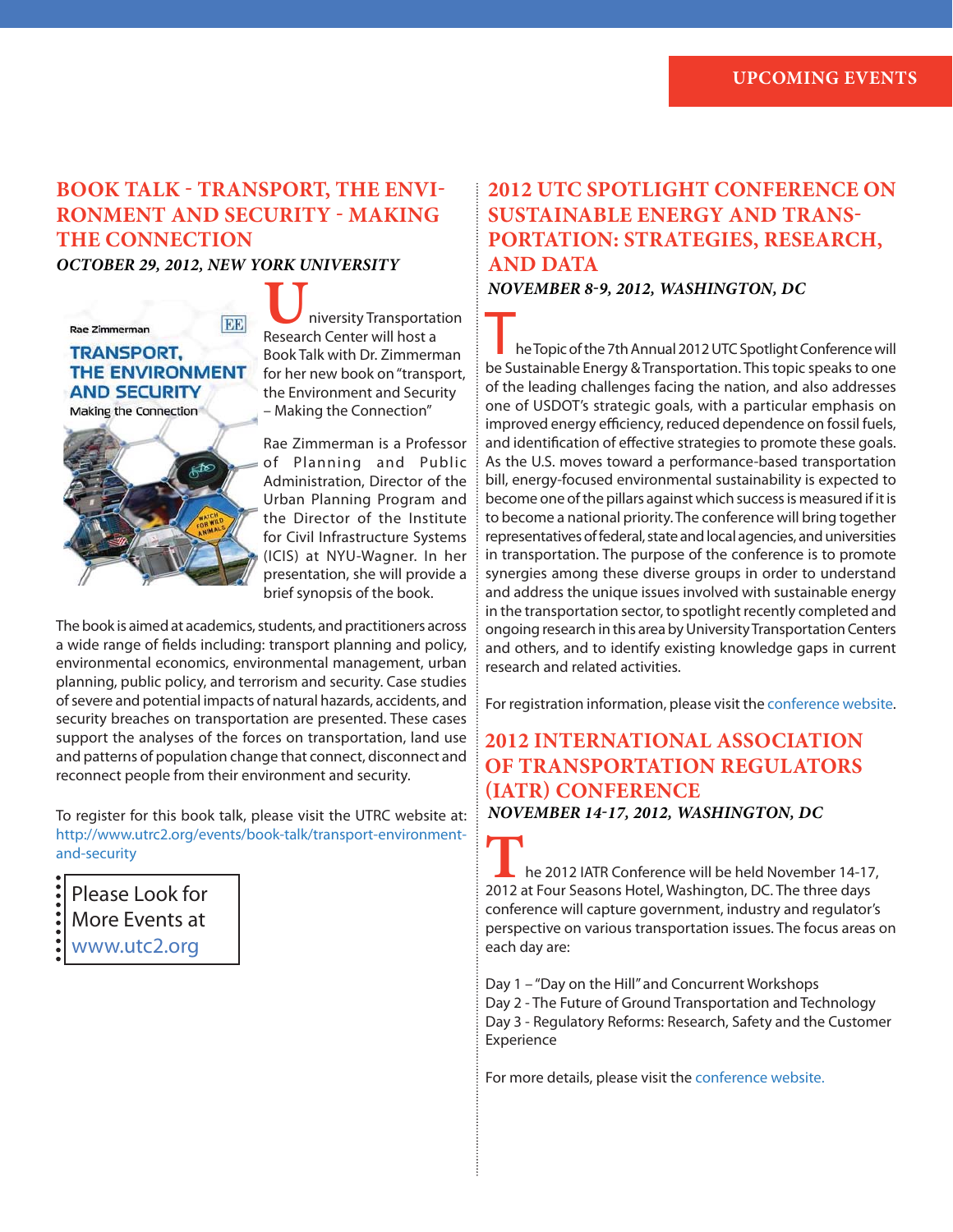## **NEW FUNDING PROGRAMS NEWLY FUNDED PROJECTS AT UTRC**

The following table provides a list of the most recent projects awarded by UTRC. The details of these projects will be available on our website soon.

| Faculty Initiated/Outside the Box/Cooperative Awards                                                                                                                                                                                                              |                            |                                |  |  |  |
|-------------------------------------------------------------------------------------------------------------------------------------------------------------------------------------------------------------------------------------------------------------------|----------------------------|--------------------------------|--|--|--|
| <b>Project Title</b>                                                                                                                                                                                                                                              | Prinicpal<br>Investigator  | Institution                    |  |  |  |
| Robotic Inspection of Bridges Using Impact-Echo Technology                                                                                                                                                                                                        | Jizhong Xiao               | <b>CCNY</b>                    |  |  |  |
| Planning level assessment of greenhouse gas emissions for alternative transportation construction<br>projects                                                                                                                                                     | <b>Robert Noland</b>       | <b>Rutgers</b>                 |  |  |  |
| Empowering Individuals to Make Environmentally Sustainable and Healthy Transportation Choices<br>in Mega-Cities through a Smartphone App                                                                                                                          | Ywan Zheng                 |                                |  |  |  |
| On-Road Energy Harvesting for Traffic Monitoring                                                                                                                                                                                                                  | Lei Zuo                    | <b>Stony Brook</b>             |  |  |  |
| Determine Viscoelastic Mechanical Properties of Warm Mix Asphalt (WMA)-Reclaimed Asphalt Pave-<br>ment (RAP) Mixes under High Stresses in Airfield Flexible Pavements and Its Impact on Design Life.                                                              | Yusuf Mehta                | Rowan                          |  |  |  |
| The Role of Social Media in Improving the Safety and Efficiency of Traffic Operations during Non-<br>Routine Events such as Incidents and Planned Special Events                                                                                                  | Al Wallace                 | <b>RPI</b>                     |  |  |  |
| Data collection and econometric analysis of the demand for nonmotorized transportation                                                                                                                                                                            | Ricardo Alvarez<br>Daziano | Cornell                        |  |  |  |
| Energy Savings from Transit Passes: An Evaluation of the University at Buffalo NFTA Transit Pass<br>Program for Students, Faculty, and Staff                                                                                                                      | <b>Daniel Hess</b>         | <b>UB</b>                      |  |  |  |
| Leveraging Brightness from Transportation Lighting Systems through Light Source Color: Implica-<br>tions for Energy Use and Safety for Traffic and Pedestrians                                                                                                    | John Bullough              | <b>RPI</b>                     |  |  |  |
| Analysis of Environmental, Economic, and Infrastructure Impacts of Transportation Activities Associ-<br>ated with High Volume Horizontal Fracturing Operations in the Marcellus Shale Formation Using the<br>Geospatial Intermodal Freight Transport (GIFT) Model | Karl Korfmacher            | <b>RIT</b>                     |  |  |  |
| A GIS-based Performance Measurement System for Assessing Transportation Sustainability and<br><b>Community Livability</b>                                                                                                                                         | Qian Wang                  | UB                             |  |  |  |
| Use of Web-Based Rider Input for Transit Management in the New York City Region                                                                                                                                                                                   | <b>Mitchell Moss</b>       | <b>NYU</b>                     |  |  |  |
| Promoting Transportation Flexibility in Extreme Events through Multi-Modal Connectivity                                                                                                                                                                           | Rae Zimmerman              | <b>NYU</b>                     |  |  |  |
| Automating the Reporting and Progress Monitoring Process using Mobile Computers for Highway<br><b>Construction Projects</b>                                                                                                                                       | <b>Didier Valdes</b>       | <b>UPR</b>                     |  |  |  |
| Energy Efficient and Environmental Friendly Cement Free Concrete (CFC) for Pavement and Bridge<br><b>Deck Application</b>                                                                                                                                         | Sulapha Peetham-<br>paran  | Clarkson                       |  |  |  |
| Speed and Design Consistency of Combined Horizontal and Vertical Alignments in Two-Lane Rural<br>Roads                                                                                                                                                            | Alberto Figueroa           | <b>UPR</b>                     |  |  |  |
| Modeling Disaster Operations from an Interdisciplinary Perspective in the New York-New Jersey<br>Area                                                                                                                                                             | Kaan Ozbay                 | Rutgers                        |  |  |  |
| Investigation of the Carrs Creek Geofoam Project                                                                                                                                                                                                                  | <b>Dawit Negussey</b>      | Syracuse                       |  |  |  |
| Assessing Behavior Changes under the Influence of Travel Demand Management Strategies                                                                                                                                                                             | Cara Wang                  | <b>RPI</b>                     |  |  |  |
| Major Workforce Challenges Confronting New York City's Transit Industry                                                                                                                                                                                           | Lesley Hirsh               | <b>CUNY Graduate</b><br>Center |  |  |  |
| Improving Transportation Engineering Education By Applying The Inverted Classroom Concept                                                                                                                                                                         | Ivette Cruzado             | <b>UPR</b>                     |  |  |  |
| Air Quality Impact of Traffi Congestion in Midtown Manhattan                                                                                                                                                                                                      | Masoud Ghandehari          | <b>POLY</b>                    |  |  |  |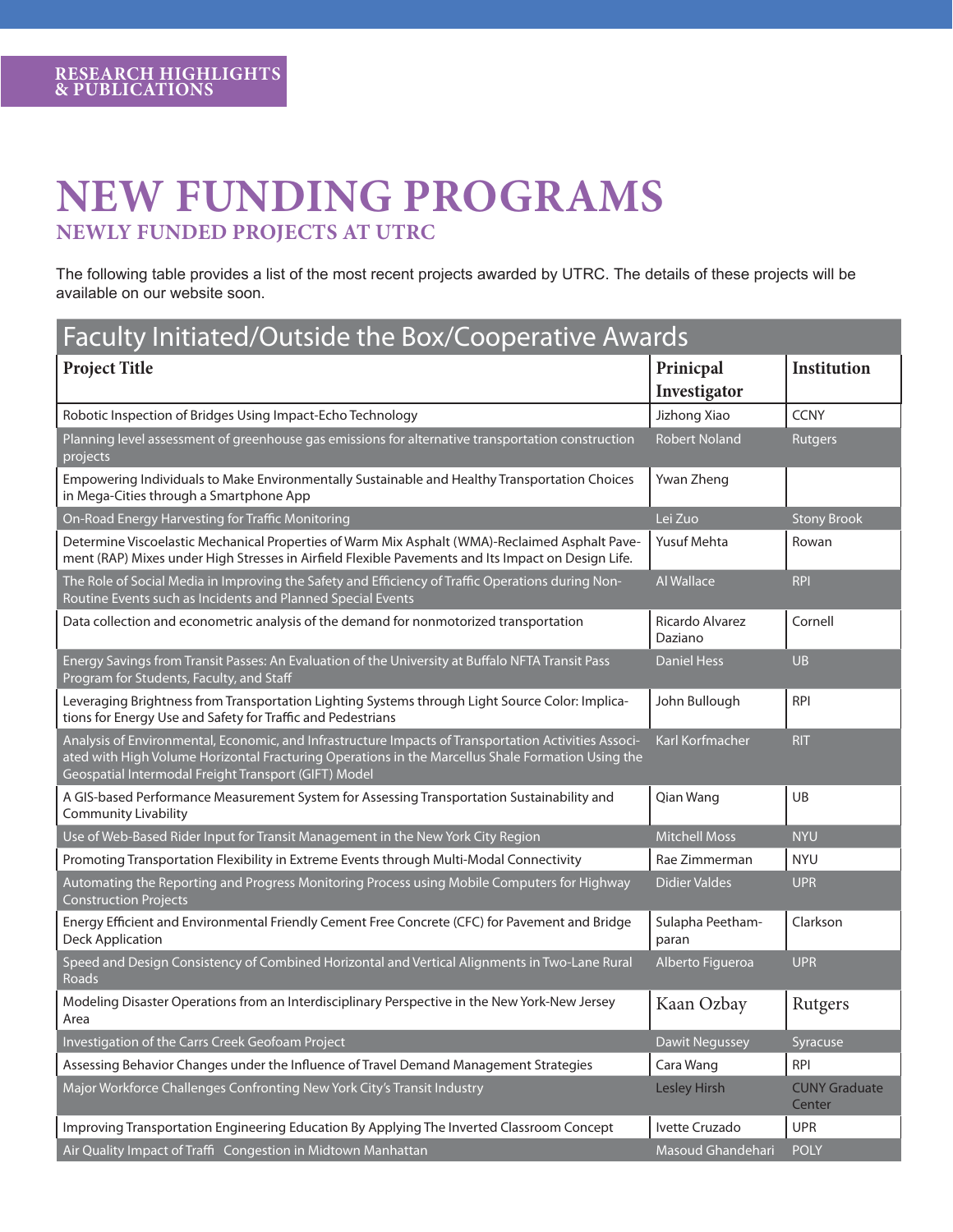# Faculty Initiated/Outside the Box/Cooperative Awards

| <b>Project Title</b>                                                                                                                          | Prinicpal<br>Investigator   | <b>Institution</b>    |  |  |  |
|-----------------------------------------------------------------------------------------------------------------------------------------------|-----------------------------|-----------------------|--|--|--|
| Metrics and Performance Response Functions for Assessment of Resilience of Urban Infrastructure<br>System                                     | Priscilla Nelson            | <b>NJIT</b>           |  |  |  |
| Optimum Fund Allocation to Rehabilitate Transportation Infrastructure                                                                         | Jay Meegoda                 | <b>NJIT</b>           |  |  |  |
| <b>Emerging Scholar/Research Cluster/Ed-Tech Transer Awards</b>                                                                               |                             |                       |  |  |  |
| Real-time Dynamic Pricing for Bicycle Sharing Programs                                                                                        | Changyun Kwon               | UB                    |  |  |  |
| Street Standards as Parking Policy: Identifying Residents' Willingness to Pay                                                                 | Zhan Guo                    | <b>NYU</b>            |  |  |  |
| Alternative Fuel Vehicle Technology Conference                                                                                                | Yolanda Rodriguez           | <b>CUNY</b>           |  |  |  |
| GPS Research Cluster Team for Transportation                                                                                                  | Hongmian Gong               | <b>Hunter College</b> |  |  |  |
| Sidewall collapse of underground structures due to loss of lateral support under internal blast<br>loading                                    | Huabei Liu                  | <b>CCNY</b>           |  |  |  |
| A Proposal for a Research Cluster on Connected Vehicles and Cyber Transportation Systems Re-<br>search                                        | <b>Adel Sadek</b>           | UB                    |  |  |  |
| The Effects Of Public-Private Partnerships On Traffic Safety: Evidence From Mexico                                                            | <b>Raymond Geddes</b>       | Cornell               |  |  |  |
| Developing self-cleaning and air purifying transportation infrastructure components to minimize<br>environmental impact of transportation     | Alexander Orlov             | <b>Stony Brook</b>    |  |  |  |
| National Aviation Security to Cyber-terrorism: An Integrated Framework to Quantify the Economic<br><b>Impacts of Cyber-terrorist Behavior</b> | Jiyoung Park                | $U$ <sub>B</sub>      |  |  |  |
| Subsurface Imaging of Corrosion in Painted Steel Bridges                                                                                      | Alexey Sidelev              | Poly                  |  |  |  |
| Financing high speed rail in the U.S. and France: the evolution of public-private partnerships                                                | James Cohen                 | John Jay              |  |  |  |
| The Outdoor Lighting Institute                                                                                                                | Mark Rea & John<br>Bullough | <b>RPI</b>            |  |  |  |
| Narratives of transportation planning: An archive of documents and oral histories                                                             | <b>Bob Noland</b>           | <b>Rutgers</b>        |  |  |  |

For additional information on our research projects,

- please visit
- www.utc2.org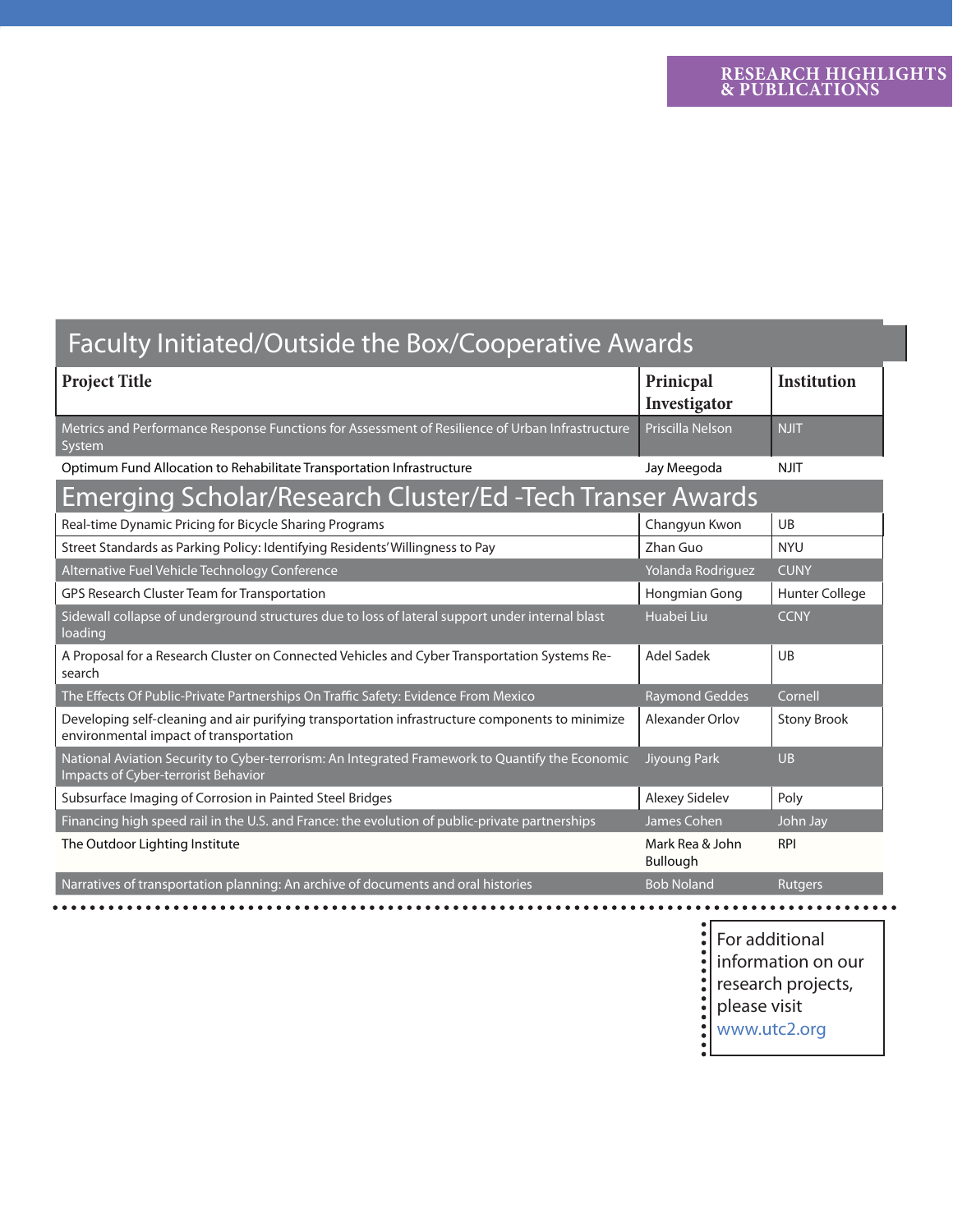# **RESEARCH NEWS FROM OUR CONSORTIUM UNIVERSITIES**

**STEVENS AND WEIRTON AREA PORT AUTHOR-ITY COLLABORATE TO ESTABLISH RESILIENT PORTS**

Stevens researchers develop a resiliency plan to enhance port security, efficiency, and profitability

In today's global economy, ports are more important than ever in the supply chain, with approximately 80% of the entire world's freight transported through waterborne vessels, valued at \$1 trillion per year. To sustain an acceptable performance level despite disruptions, the Weirton Area Port Authority (WAPA) turned to the experts at Stevens Institute of Technology School of Engineering and Science and Howe School of Technology Management to create a resiliency plan in the event of an emergency. As members of the Executive Committee of the Stevens National Center for Secure and Resilient Maritime Commerce, a Department of Homeland Security Center of Excellence, Dr. Thomas Wakeman and Dr. Hady Salloum, in collaboration with Jan Klein, Industry Associate Professor in the Howe School of Technology Management at Stevens, are leading the research team.

" This partnership exemplifies the critical real-world contributions Stevens researchers are making," says Dr. Michael Bruno, Dean of the Charles V. Schaefer, Jr. School of Engineering and Science. "We are excited to work with the Weirton Area Port Authority to modernize ports and prepare for the increasing complexity of port systems."

"Our clients must be able to sleep at night knowing their goods will be delivered to their various destinations, quickly and safely," says Weirton Area

Port Authority, Inc. General Manager, Jim Greco.



"With major competing ports nearby in Philadelphia, Baltimore, and New York City, we will guarantee our clients the highest level of performance— even in the event of a

#### disruption."

#### "There needs to be a balance between

protecting a port and making it resilient to disruptions. This requires developing a systematic approach dealing



with the entire supply chain that includes both water and land side," says Dr. Hady Salloum. "Also, consequences of disruptions need to be addressed to ensure the highest return from any investment made, whether for protection or resilience."

The port's assets include the value of cargo, tax revenue generated from business, and job creation for residents of the area and region.



value of the addition of the Weirton Area Port is established, the Stevens team will assess the impact of a myriad of disruptive forces

Once the economic

on the port and the investment returns that can be achieved by implementing Stevens recommended resiliency plan,"

explains Mr. Klein.

"This is an important collaboration between a port authority and a university that enriches all parties, and we



look forward to future partnerships to continue to improve maritime commerce and safety," says Dr. Thomas Wakeman.

The Weirton Area Port Authority was created in 1997 to establish an Inland port in the West Virginia Northern Panhandle. The WAPA is positioning itself as a Logistics Village and Virtual Port supporting enterprises and shippers that utilize inland transportation systems (water, road, rail, air). The Port's mission is to connect businesses and communities to regional, federal, and national service networks and be a catalyst for regional economic development.

The Center for Secure and Resilient Maritime Commerce at Stevens works to preserve and secure US maritime resources and assets through collaborative knowledge development, innovation, education, and training. It was designated a National Center of Excellence by the Department of Homeland Security in 2008. The center conducts research and education to safeguard populations and improve port security.

Learn more about Stevens and the National Center of Excellence for Secure and Resilient Maritime Commerce and the Howe Institute of Technology or apply at Undergraduate or Graduate Admissions.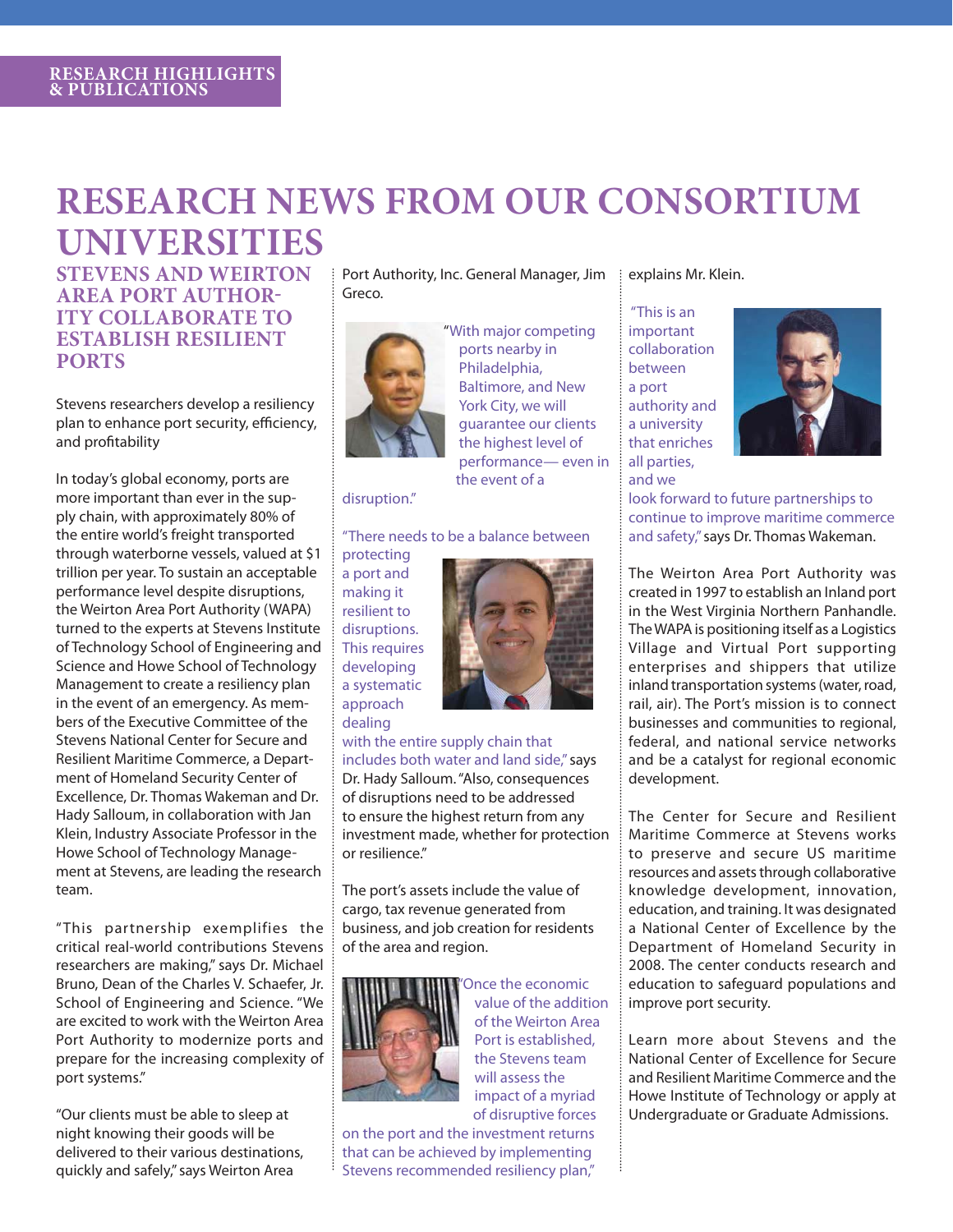#### **RESEARCH HIGHLIGHTS & PUBLICATIONS**

#### **NEW FUNDING/PRO-GRAMS AT THE VORHEES TRANSPORTATION CEN-TER**

#### **IMPACT ANALYSIS OF RECRE-ATIONAL TRANSIT SERVICES ON LOCAL COMMUNITY ECO-NOMIC DEVELOPMENT, EM-PLOYMENT AND SPENDING**

Principal Investigator: Devajyoti Deka, Assistant Director for Research, Alan M. Voorhees Transportation Center, Edward J. Bloustein School of Planning and Public Policy, Rutgers, The State University of New Jersey, New Brunswick.

Sponsor: New Jersey Department of Transportation (with additional funding from the UTRC).

The primary objective of this study is to estimate the economic benefits from public transit service to recreational activities in New Jersey. The study will specifically focus on three markets served by public transportation: The Prudential Center in Newark, the shore communities served by the NJ Coast Line, and the Cape May/Wildwood area served by the Philadelphia-Cape May bus service. It will involve a number of surveys and focus groups involving visitors to recreational sites. Regional economic modeling will be used to quantify direct and indirect benefits from public transportation service. Researchers from four centers at Rutgers University will participate in the study.

#### **NARRATIVES OF TRANSPOR-TATION PLANNING: AN AR-CHIVE OF DOCUMENTS AND ORAL HISTORIES**

Principal Investigator: Robert B. Noland, Alan M. Voorhees Transportation Center, Edward J. Bloustein School of Planning and Public Policy, Rutgers, The State University of New Jersey, New Brunswick.

Sponsor: University Transportation Re-

#### search Center

Starting in the mid-1950's the planning and construction of our current system of transportation was begun. This era of development lasted until about the mid-1980's and within the New Jersey and New York regions resulted in large scale construction of new roads and the development of integrated public transportation networks. This feat was accomplished through the skills and knowledge of a generation of transportation professionals, many of whom are now in retirement or near retirement. This project will seek to preserve the knowledge gained from this experience and ultimately provide a resource for future scholars, practitioners, and decision makers to understand the lessons, both good and bad, that were learned by this first generation of transportation professionals. This will be accomplished in two ways. First, we will gather archival grey literature that many practitioners have saved, but are not readily accessible. Our plan is to eventually (pending future funding) make this available as a reference source in the Rutgers Library (and eventually as a digital resource by scanning documents). The second task will be the collection of oral histories of those that have been instrumental in the development of transportation since the 1950's.

#### **NEWS FROM THE LIGHT-ING RESEARCH CENTER AT RPI – FALL 2012**

#### **LRC'S BULLOUGH AUTHORS NATIONAL ACADEMIES RE-PORT ON LED AIRFIELD LIGHTING**

Light-emitting diode (LED) technology holds significant promise for airfield lighting in the U.S, mainly in terms of the potential for longer operating lives and increased efficacy of LEDs compared to incandescent lamps, the most common light source on airport runways and taxiways today. Throughout the past decade, the Lighting Research Center (LRC) at Rensselaer Polytechnic Institute has assisted the Federal Aviation Administration (FAA) to understand and maximize the benefits of LED lighting technologies.

Drawing on the experience of airport operators, on published accounts of LED airfield installations, and on the LRC's knowledge of LED lighting technologies and aviation applications, John Bullough, senior research scientist and adjunct assistant professor at the LRC, authored a newly published report written to assist airports as they decide if and when to install LED runway and taxiway lights. The report was published by the Transportation Research Board (TRB) of the National Academies through the Airport Cooperative Research Program (ACRP), which funded the study. A panel of experts from aviation, government, industry, and academia appointed by the National Academies oversaw the project.

Bullough's report summarizes the responses of airports across the country to a survey questionnaire regarding their experiences with LED airfield lighting, supplemented by published reports that until now have been scattered in many locations. "LED runway and taxiway lighting systems can save airports time and money," said Bullough. "FAA requirements for LED lighting help ensure that these systems work as promised, and the technology regularly improves to keep up with those requirements."

Bullough found that the largest area for savings by airports was in terms of reduced maintenance requirements, followed by lower energy use. "LED airfield lighting uses much less energy than incandescent, but airfield electrical systems are optimized for incandescent lamps, not LEDs. Even more energy can be saved if electrical systems are designed with the reduced loads of LEDs in mind," he said. The FAA is now investigating new electrical infrastructures for airfield lighting that will help maximize energy savings and reliability.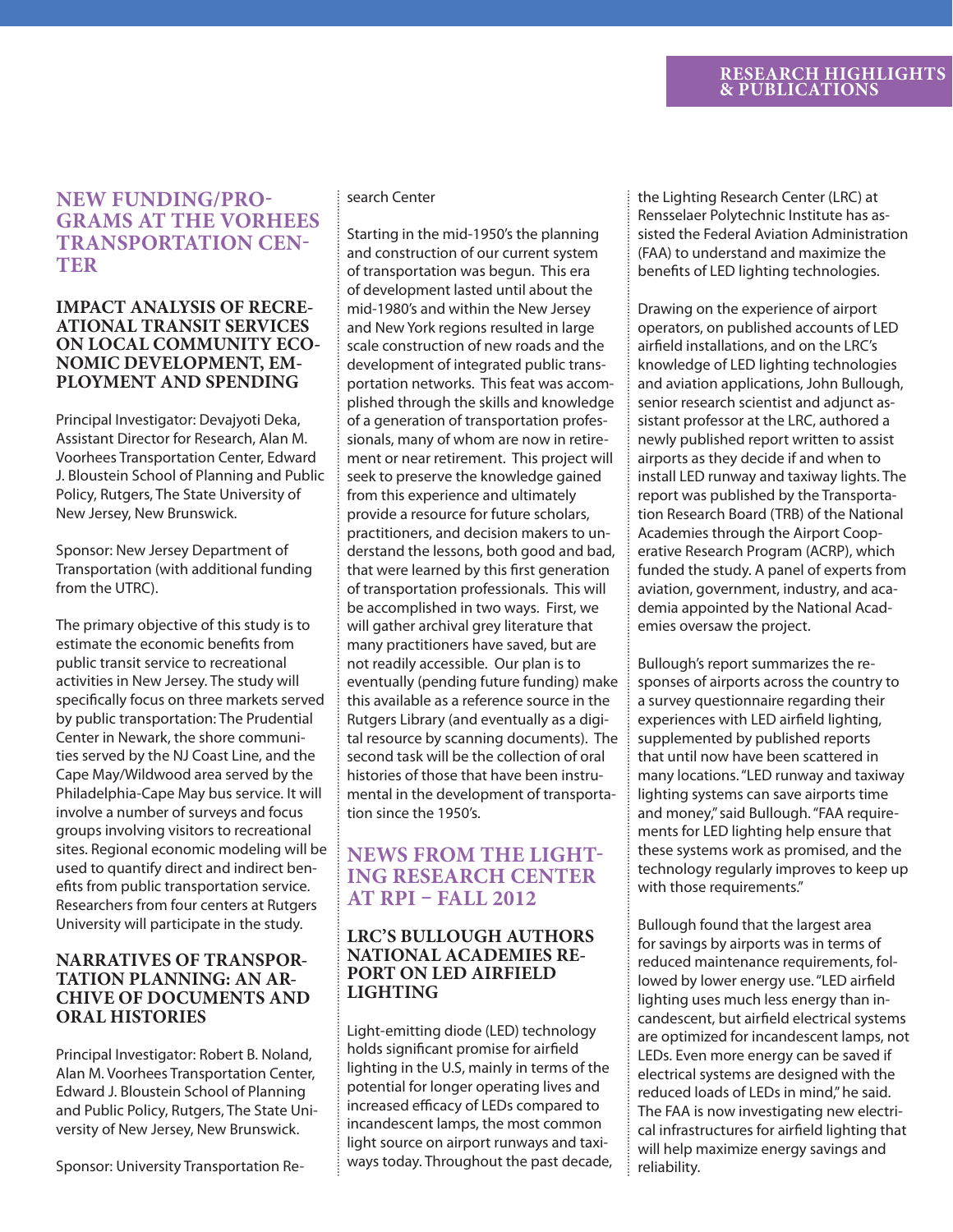The report also contains an overview of LED light source technology, the relevant FAA guidance documents for airfield lighting, and pointers to resources on airport funding and economic cost analysis tools. Bullough's report, Issues with Use of LED Airfield Lighting: ACRP Synthesis 35, is available for download from the TRB website at: http://onlinepubs.trb.org/onlinepubs/acrp/acrp\_syn\_035.pdf.

#### **LRC RESEARCHERS PUBLISH ARTICLE ABOUT BARRICADE LIGHTING SYSTEM**

The Lighting Research Center (LRC) at Rensselaer Polytechnic Institute recently published an article in the International Journal for Traffic and Transport Engineering based on the recent Barricade Lighting System project, sponsored by the University Transportation Research Center (UTRC) with in-kind support from the New York State Department of Transportation and LumenTech Innovations. The study was authored by LRC researchers John Bullough, Jeremy Snyder, Nicholas Skinner, and LRC director Mark Rea. The objective was to evaluate an innovative signal lighting concept for work zones.

The study proposes a novel lighting concept for work zones. Presently, standard barricade warning lights used in work zones have channelizing and warning functions. Yellow flashing lights are utilized regardless of specific activities that may be taking place in the work zone. The proposed Barricade Lighting System (BLS) uses light signals in four different ways to provide more information about the work zone to the driver.

 • Flashing red lights are used when traffic is stopped or is moving very slowly in the work zone.

 • Flashing green lights are used when the work zone is inactive, and traffic should proceed normally.

 • Expanding yellow lights are used to slow drivers down and increase caution.

 • Sweeping yellow lights indicate that lane closures require drivers to move to the left or right.

The LRC team created prototype BLS units, conducted a survey on the proposed system, and conducted a field evaluation. The survey indicated that drivers would likely understand all of the functions of the BLS. However, there was some concern that the flashing red and green lights could result in conflicts with other traffic signals. A field evaluation in mock work zones found that drivers understood these signals in a realistic driving scenario. Furthermore, drivers changed lanes sooner (providing a 40% longer lane change margin) in response to the sweeping BLS function than to conventional flashing barricade lights. Subjective ratings of clarity of the BLS were also positive. The paper also includes discussion of the results and recommendations for future study.

The paper can be downloaded at: http:// www.ijtte.com/study/74/download/ DEVELOPMENT\_AND\_EVALUATION\_OF\_A PROTOTYPE\_BARRICADE\_LIGHTING\_ SYSTEM.html.

#### **LRC COMPLETES STUDY ON USING LIGHTING TO ALTER DRIVER BEHAVIOR**

Researchers at the LRC recently completed a project, titled "Using Lighting to Alter Driver Behavior". The study was sponsored by the New York State Department of Transportation through UTRC.

Inappropriate driving speeds are a major cause of traffic fatalities. Since driving requires a substantial contribution from vision, the use of lighting and visual information such as signage could provide cues to encourage appropriate speeds. LRC researchers investigated the use of visual information in sharp roadway curves, where a reduction in speed is desirable to prevent rollover crashes. Through modifying the size and spacing of chevron signs along a curve, the researchers were

able to create a perception of increasing curvature sharpness. The modified chevron signs were field tested in a controlled driving experiment as well as a real-world installation on two highway curves in New York State. Results of both the field tests and the real-world installation showed that when driver perceptions of curve sharpness increased, their speeds significantly decreased.

Locations prone to congestion, such as exit/entrance ramps and work zones, are also areas where visual information and lighting can help improve traffic safety. In these congested areas, uniformity of speeds is desirable to optimize safety and traffic flow. LRC researchers developed conditional speed display messages on changeable message boards, where the displays were dependent on the speed of oncoming traffic. In both controlled field experiments and real-world installations, drivers modified their speeds and overall speed variance was reduced.

The results of this research project indicate that chevron size and spacing modifications can be readily implemented to improve traffic safety. Additional trials of the conditional speed displays at different types of congested areas would be recommended, but these initial results are promising.

The report will shortly be available online at:

https://www.dot.ny.gov/divisions/engineering/technical-services/transportationresearch-development publications.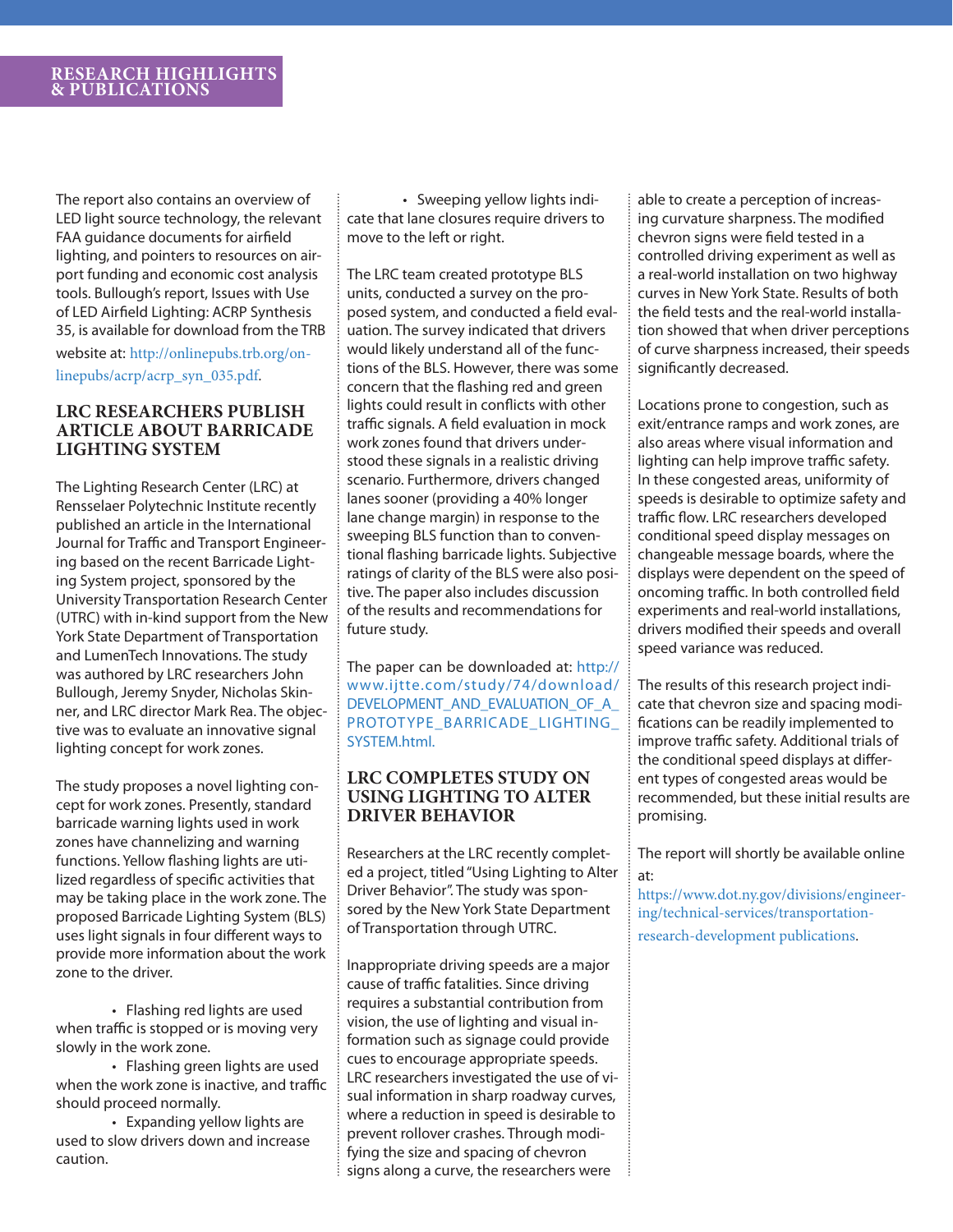Bullough found that the largest area for savings by airports was in terms of reduced maintenance requirements, followed by lower energy use. "LED airfield lighting uses much less energy than incandescent, but airfield electrical systems are optimized for incandescent lamps, not LEDs. Even more energy can be saved if electrical systems are designed with the reduced loads of LEDs in mind," he said. The FAA is now investigating new electrical infrastructures for airfield lighting that will help maximize energy savings and reliability.

The report also contains an overview of LED light source technology, the relevant FAA guidance documents for airfield lighting, and pointers to resources on airport funding and economic cost analysis tools. Bullough's report, Issues with Use of LED Airfield Lighting: ACRP Synthesis 35, is available for download from the TRB website at: http://onlinepubs.trb.org/onlinepubs/acrp/acrp\_syn\_035.pdf.

#### **LRC RESEARCHERS PUBLISH ARTICLE ABOUT BARRICADE LIGHTING SYSTEM**

The Lighting Research Center (LRC) at Rensselaer Polytechnic Institute recently published an article in the International Journal for Traffic and Transport Engineering based on the recent Barricade Lighting System project, sponsored by the University Transportation Research Center (UTRC) with in-kind support from the New York State Department of Transportation and LumenTech Innovations. The study was authored by LRC researchers John Bullough, Jeremy Snyder, Nicholas Skinner, and LRC director Mark Rea. The objective was to evaluate an innovative signal lighting concept for work zones.

The study proposes a novel lighting concept for work zones. Presently, standard barricade warning lights used in work zones have channelizing and warning functions. Yellow flashing lights are utilized regardless of specific activities that may be taking place in the work zone. The proposed Barricade Lighting System (BLS) uses light signals in four different ways to provide more information about the work zone to the driver.

 • Flashing red lights are used when traffic is stopped or is moving very slowly in the work zone.

 • Flashing green lights are used when the work zone is inactive, and traffic should proceed normally.

 • Expanding yellow lights are used to slow drivers down and increase caution.

 • Sweeping yellow lights indicate that lane closures require drivers to move to the left or right.

The LRC team created prototype BLS units, conducted a survey on the proposed system, and conducted a field evaluation. The survey indicated that drivers would likely understand all of the functions of the BLS. However, there was some concern that the flashing red and green lights could result in conflicts with other traffic signals. A field evaluation in mock work zones found that drivers understood these signals in a realistic driving scenario. Furthermore, drivers changed lanes sooner (providing a 40% longer lane change margin) in response to the sweeping BLS function than to conventional flashing barricade lights. Subjective ratings of clarity of the BLS were also positive. The paper also includes discussion of the results and recommendations for future study.

The paper can be downloaded at: http:// www.ijtte.com/study/74/download/DE-VELOPMENT\_AND\_EVALUATION\_ OF\_A\_PROTOTYPE\_BARRICADE\_ LIGHTING\_SYSTEM.html.

#### **LRC COMPLETES STUDY ON USING LIGHTING TO ALTER DRIVER BEHAVIOR**

Researchers at the LRC recently completed a project, titled "Using Lighting to Alter Driver Behavior". The study was sponsored by the New York State Department

of Transportation through UTRC.

Inappropriate driving speeds are a major cause of traffic fatalities. Since driving requires a substantial contribution from vision, the use of lighting and visual information such as signage could provide cues to encourage appropriate speeds. LRC researchers investigated the use of visual information in sharp roadway curves, where a reduction in speed is desirable to prevent rollover crashes. Through modifying the size and spacing of chevron signs along a curve, the researchers were able to create a perception of increasing curvature sharpness. The modified chevron signs were field tested in a controlled driving experiment as well as a real-world installation on two highway curves in New York State. Results of both the field tests and the real-world installation showed that when driver perceptions of curve sharpness increased, their speeds significantly decreased.

Locations prone to congestion, such as exit/entrance ramps and work zones, are also areas where visual information and lighting can help improve traffic safety. In these congested areas, uniformity of speeds is desirable to optimize safety and traffic flow. LRC researchers developed conditional speed display messages on changeable message boards, where the displays were dependent on the speed of oncoming traffic. In both controlled field experiments and real-world installations, drivers modified their speeds and overall speed variance was reduced.

The results of this research project indicate that chevron size and spacing modifications can be readily implemented to improve traffic safety. Additional trials of the conditional speed displays at different types of congested areas would be recommended, but these initial results are promising.

The report will shortly be available online at: https://www.dot.ny.gov/divisions/engineering/technical-services/transportationresearch-development/publications.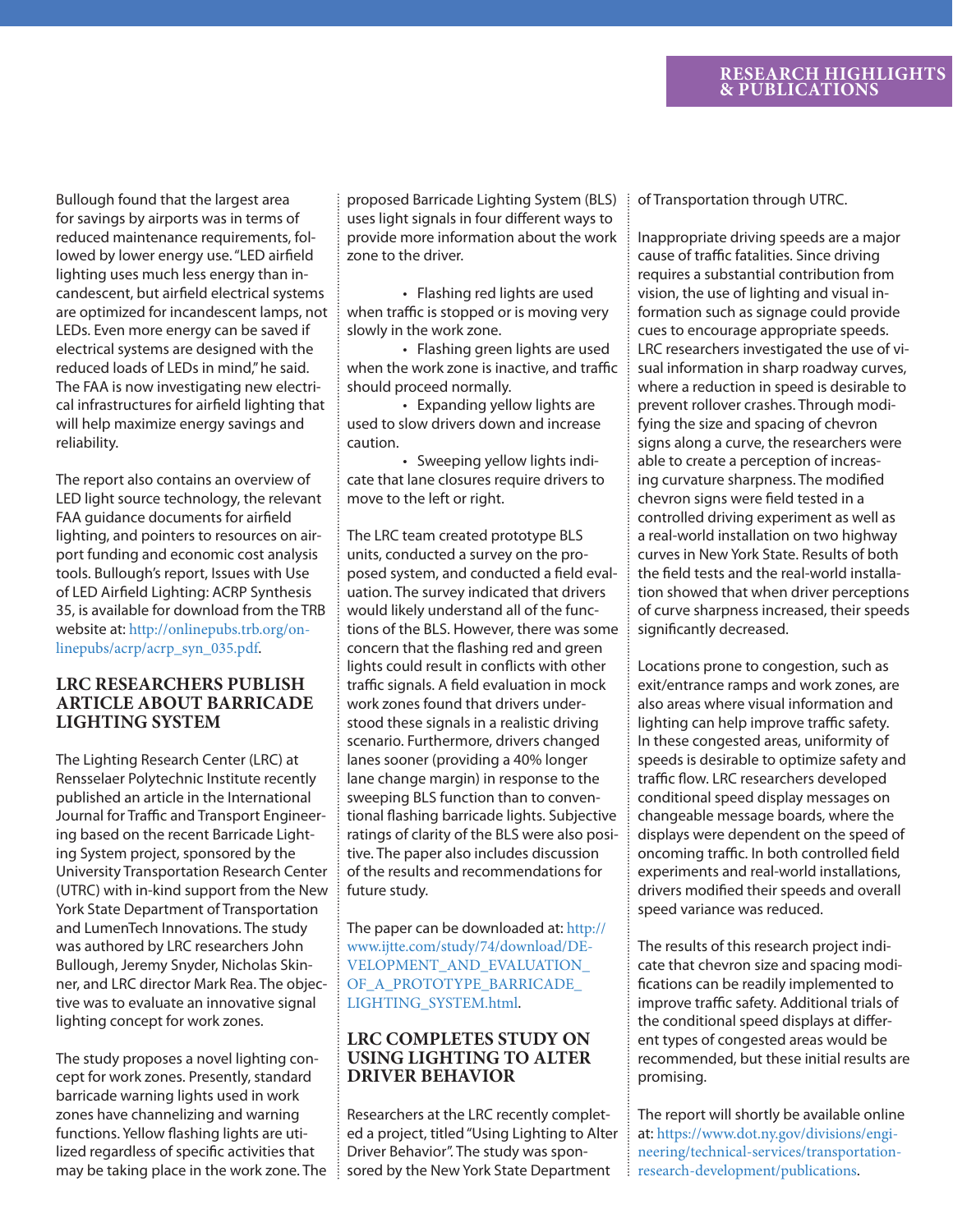#### **LRC RESEARCHERS COMPLETE STUDY ON ECOLUMINANCE APPROACH TO ROUNDABOUT LIGHTING**

A team of researchers at the LRC recently completed a project, titled "Demonstration of Roundabout Lighting Based on the Ecoluminance Approach", which was sponsored by the New York State Energy Research and Development Authority and the New York State Department of Transportation.

Traditional roundabout lighting typically consists of pole-mounted high pressure sodium luminaires. However, these luminaires are energy intensive and do not necessarily provide clear delineation for drivers and pedestrians navigating the roundabout. LRC researchers demonstrated an Ecoluminance concept, which was developed in a previous study. Ecoluminance uses lighting integrated with vegetation, using lower mounting heights and reflected light from plants and retroreflective elements. This method of illumination requires less energy.

Two short-term demonstrations were conducted in a real-world roundabout in New York State, using the Ecoluminance approach and low-wattage luminaires producing "white" light. Through feedback from transportation engineers and the public, the concept was refined for a final demonstration, consisting of shrubs and trees in the central island, landscape lighting for these items, retroreflective markers delineating the perimeter of the central island, pedestrian bollard lighting at crosswalks, and overhead light-emitting diode (LED) luminaires in sidewalk and roadway areas.

Photometric measurements confirmed the simulations performed during the design phase, indicating that pedestrians and roadway elements were visible to both drivers and pedestrians. Observations of approaching vehicle speeds showed that there was little difference between ! as shown below.

Ecoluminance and conventional lighting in the way drivers approached roundabouts. Furthermore, the Ecoluminance system had similar initial costs as conventional lighting, but only used one-fourth of the energy of a conventional roundabout lighting system. These results suggest that Ecoluminance is a promising alternative to conventional roundabout lighting.

The report will shortly be available online at: https://www.dot.ny.gov/divisions/engineering/technical-services/transportationresearch-development/publications.

To learn more about the LRC's transportation lighting and safety research, visit www. lrc.rpi.edu/programs/transportation/index. asp.

#### **RENSSELAER POLYTECHNIC INSTITUTE (RPI) CONDUCTS A NYSDOT RESEARCH PROJ-ECT ENTITLED "DETERMIN-ING THE REMAINING FATIGUE LIFE OF IN-SITU MAST-ARM TRAFFIC SIGNAL SUPPORTS."**

Currently, at Rensselaer Polytechnic Institute, a research project is being conducted for the New York State Department of Transportation (NYSDOT) entitled "Determining the Remaining Fatigue Life of In-Situ Mast-Arm Traffic Signal Supports." Harry White is the NYSDOT project manager while Professors Christopher Letchford and Michael O'Rourke are Co-Principal Investigators. The graduate research assistant for this project is Michelle Riedman and an undergraduate Electrical Engineering student, Vinh Nguyen, is working on the project as well as part of Rensselaer's Undergraduate Research Program.

The project studies wind induced vibrations of long cantilevered mast arm traffic signal structures. When wind flows past the mast arm of the structure, low-pressure vortices are shed on alternating sides of the arm causing the mast arm to vibrate in a cross-wind or vertical response,

If the frequency at which the vortices are shed (which is a function of both the wind speed as well as the diameter of the mast arm) matches the natural frequency of the structure, then vibrations with high amplitudes can occur. These vibrations cause structural stresses and strains to occur in a cyclical fashion which can lead to fatigue of the structure, and in some cases full collapse.

To study these wind induced vibrations, we are currently conducting a full scale experiment on a 25 meter cantilevered traffic structure in Malta, NY. An ultrasonic anemometer and two 3-component accelerometers were installed on the structure and data is currently being recorded at intervals of 23Hz through a data acquisition system. A picture of the traffic structure along with several pictures from the installation of our equipment is shown below.

While installing the equipment, pluck tests were conducted in order to determine the dynamic properties of the structure. To conduct these pluck tests, the free end of the mast arm was manually excited by a person from the research team with access via a boom lift and then let go so that the structure entered into free vibration. Using both the time history of the data collected during these tests and the corresponding Fourier transform, the natural frequencies and damping ratios were determined for both the in plane and out of plane directions.

These results compared well with the finite element model that had been developed prior to the full scale tests. A screen-shot of the finite element model in its first mode of vibration is shown below.

The natural frequency of the structure was calculated to be 0.52 Hz for the first mode of vibration. Knowing the diameter of this particular mast arm, it has been calculated that vortices should be shed at this same frequency when the wind speed is around 6 m/s or about 13 mph. In order to determine how frequently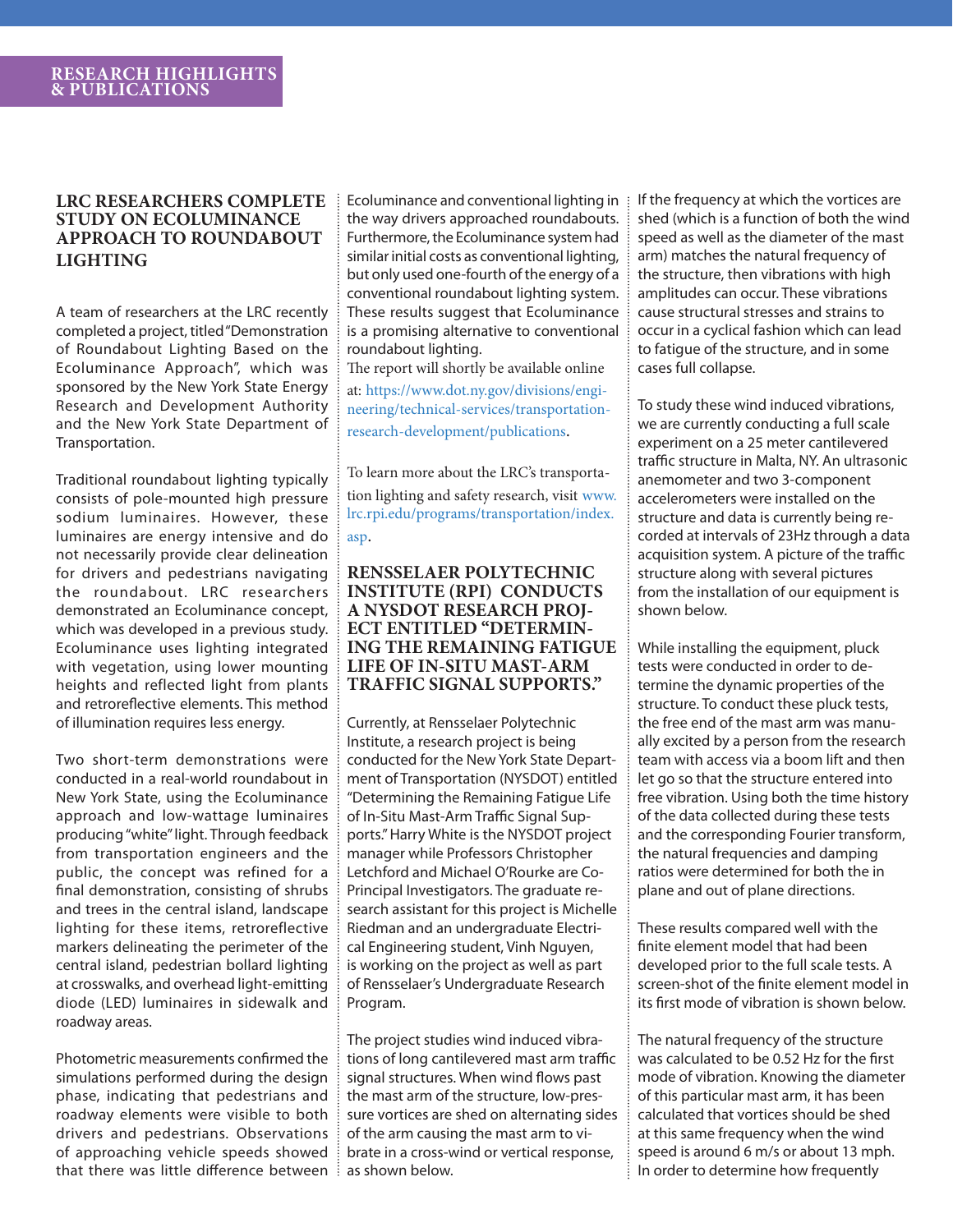this wind speed of interest should occur, wind climate data for the Albany, NY area was obtained from the National Climatic Data Center (NCDC) and a wind rose was constructed. A wind rose shows the frequency at which wind blows from a particular direction at a particular speed. The angle of attack of the wind relative to the mast arm is of interest as well since the vibrations are most severe when the



wind hits near perpendicular to the mast arm's longitudinal direction. When overlayed on a site map, the wind rose for the Albany, NY area shows that the majority of winds in the area should hit the arm in a near perpendicular fashion, making the orientation of the structure ideal for this study.

 The end goal of the project is to use the data collected through the full scale experiment, the finite element computer model, as well as the general climate data from the NCDC for various locations in New York State to come up with a general methodology that the DOT can use to assess the remaining fatigue life of these types of structures throughout the state.

# **RECENT PUBLICATIONS/ PRESENTATIONS**

#### **Publications**

- Deka, D. (2012). "The impacts of non-resident parking restrictions at commuter rail stations." Journal of Transport Geography, 24, pp. 451-461.

- Jiwattanakulpaisarn, Piyapong, Robert B. Noland, and Daniel J. Graham (2012). "Marginal productivity of expanding highway capacity", Journal of Transport Economics and Policy, 46(3), 333-347.

- Lachapelle, Ugo and Robert B. Noland (2012). "Does the commute mode affect the frequency of walking behavior? The public transit link", Transport Policy, 21, 26-36.

- Weiner, Marc D., Orin T. Puniello, Robert B. Noland, Chintan Turakhia, and David Ciemnecki (2012). Consider the Non-Adopter: Developing a Prediction Model for the Adoption of Household-Level Broadband Access, Socio-Economic Planning Sciences, 46, 183-193

#### **Presentations**

#### Dr. James Cohen's Lecture at the T2M Conference in Spain on November 16, 2012

Jim Cohen, Prof. Emeritus, John Jay College and CUNY Institute for Transportation Systems, has been invited to give a Public Lecture at the opening of The International Association for the History of Transport, Traffic and Mobility (T2M) Conference in Madrid, Spain, on November 16, 2012. His lecture will discuss the significance of changes in the financing of railroads, 1840 to present, using evidence from Europe and the U.S.

More Information at: http://t2m.org/program/

#### Dr. Deka Presented a Research Paper at the 2nd International Conference on Evacuation Modeling and Management (ICEM)

Devajyoti Deka, Assistant Director for Research, and Jon Carnegie, Executive Director of the Alan M. Voorhees Transportation Center at Rutgers University presented a paper titled "Forecasting Shelter Accessibility and Vehicle Availability for Hurricane Evacuation in Northern New Jersey: A Step-By-Step Methodology Using Sample Enumeration" at the 2nd International Conference on Evacuation Modeling and Management (ICEM) at the Northwestern University, Evanston, IL, on August 13, 2012.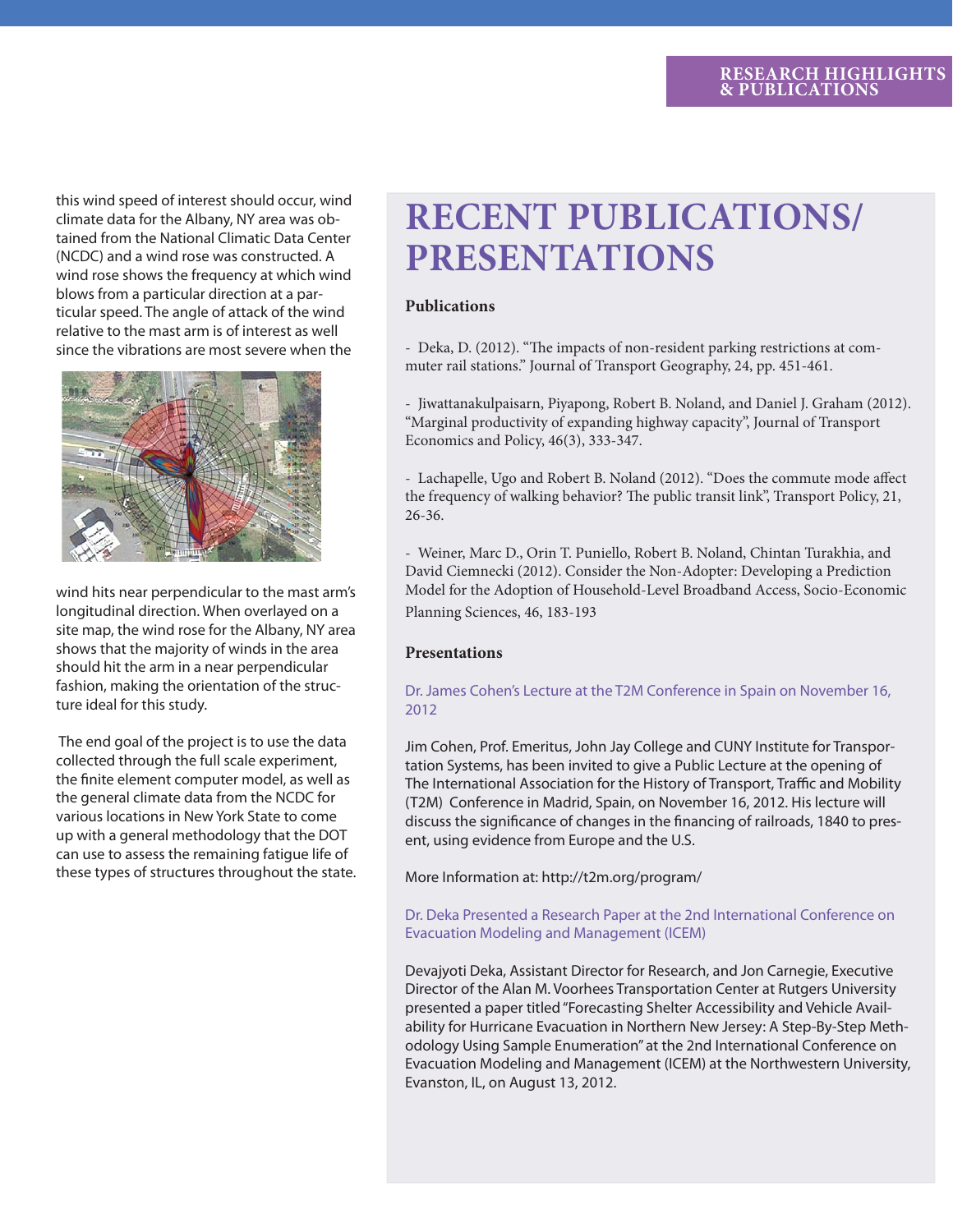# **JOB ANNOUNCEMENTS**

### **Faculty Position in Transportation at Rutgers, SUNJ**

The Edward J. Bloustein School of Planning and Public Policy at Rutgers, The State University of New Jersey, is seeking to fill a full-time tenure-track faculty position in transportation (transportation planning methods; urban modeling and simulation; decision and planning support systems; travel behavior and forecasting; transportation and land use interactions; traffic safety; non-motorized transportation; public transit; transportation economics; transportation risk and security). The position may be at the assistant, associate or full professor level.

Applicants must be doctoral graduates of accredited colleges/universities, and we prefer that they have their Ph.D. by January 1, 2013. Ph.D's may be in any field relevant to transportation (e.g. urban planning, engineering, geography, economics). The standard teaching assignment is two courses each semester, including both undergraduate and graduate courses. The successful applicant will have classroom experience, preferably in teaching transportation and quantitative methods.

The Edward J. Bloustein School of Planning and Public Policy offers undergraduate degrees in Planning and Public Policy, and in Public Health; master's degrees in Urban Planning and Policy Development and in Public Policy; the Ph.D. in Planning and Public Policy; and joint degrees in public health with the University Medicine and Dentistry of New Jersey. We offer two graduate certificate programs in transportation: transportation studies; and transportation management: vulnerability, risk and security. The Bloustein School has 18 research centers and institutes and annually attracts approximately \$20 million in external funding. EJB has three existing transportation centers, and the new faculty member is expected to contribute to their efforts. For further information, visit the EJBS web site at http://www.policy.rutgers.edu.

Applicants must apply via e-mail to facultysearch@policy.rutgers.edu. Attach a letter of application, a curriculum vita, a writing sample, and the names and contact information of three professional references. Review of applications will begin on November 15, 2012. Members of the search committee will be attending the ACSP conference and can arrange a time to meet with potential applicants.

Rutgers University is an Affirmative Action, Equal Opportunity employer committed to expanding the educational diversity of its faculty and students and encourages applications from a broad variety of candidates.

## **Position Opening at the Capital District Transportation Authority (CDTA)**

The Capital District Transportation Authority (CDTA) has a position opening for an Advanced Traveler Information Systems Administrator. Below is a brief description, and the link for further details is: http://www.cdta.org/about\_careers\_job\_opportunities.php

• The Applications Administrator is responsible for managing CDTA's advanced traveler information system. This includes all functional aspects of the Fare Collection System, Real Time Passenger System and other passenger amenities such as wi-fi. • Responsibilities also include management of mobile devices and voice response systems.

• Primary duties include technical support, reporting, data development, software configuration, security and training. Also includes project management for new system implementation and ongoing application software development activities. This position has frequent contact with co-workers, end users, and vendors. Administrative work includes procurement, contract management, and documentation.

• A BS degree in MIS, GIS, Planning or a related field is preferred, Masters Degree is desirable. This is an exempt position which includes our standard benefit package, PTO and entrance into the NYS Retirement System.